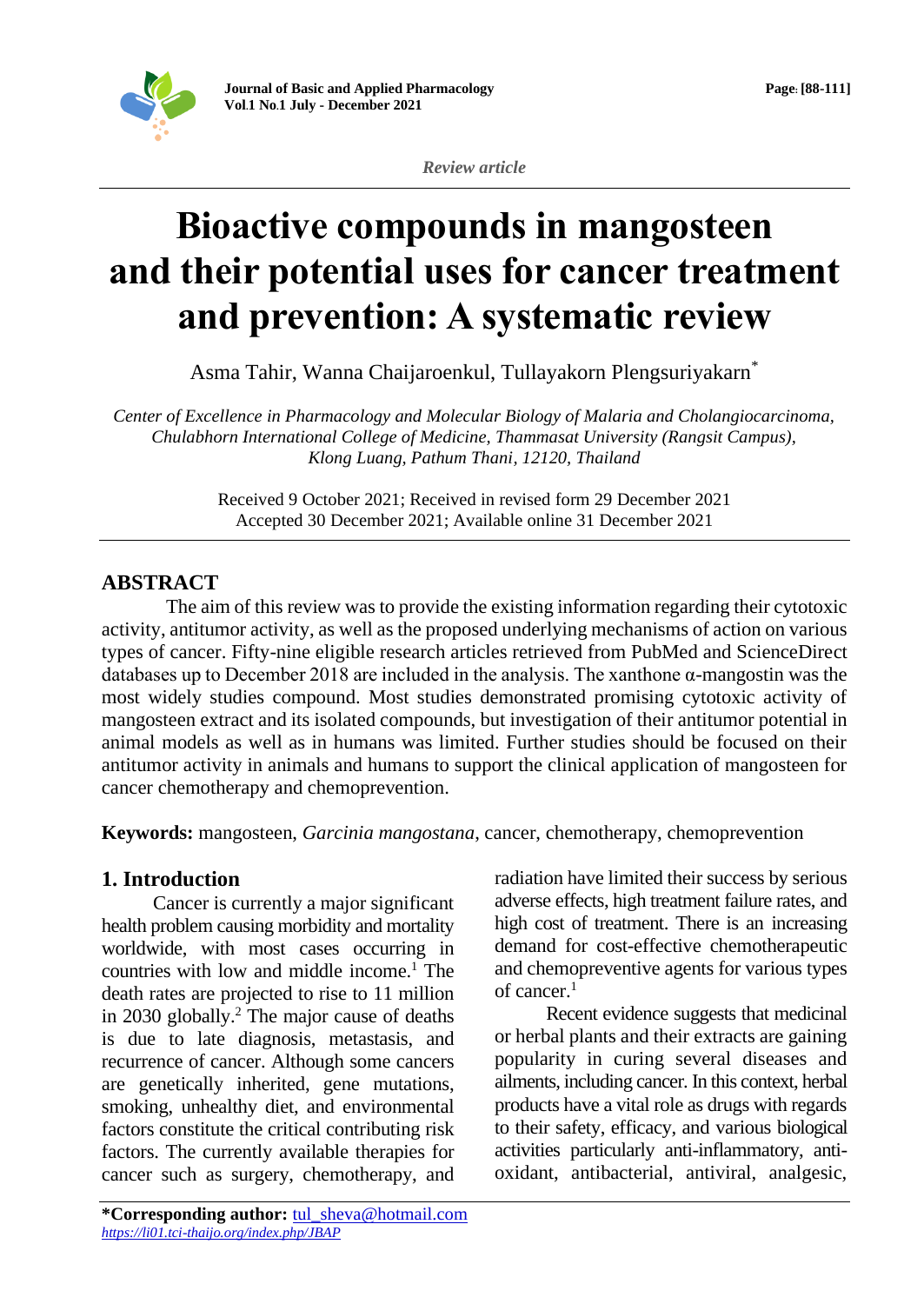anticancer, antifungal, and cardioprotective activities.<sup>3</sup>Mangosteen (*Garcinia mangostana*) is a herbal plant derived from the family Clusiaceae (Guttiferae) containing around 40 genera and 1,200 species. The plant is cultivated in Southeast Asian countries such as Thailand, China, Malaysia, India, and the Philippines. It has a pleasant aroma and sweet juicy fruit.<sup>4</sup> Purple in color consists of the pericarp (rind, hull, and peel). Mostly, the pericarp is the part that is used for anticancer activity. Few studies has been reported on stem bark, root bark,<sup>5</sup> whole fruit juice extract, and leaves.<sup>6</sup> In some studies, hexane, 7 chloroform, 7 methanolic,<sup>8</sup> and ethanolic extracts<sup>9</sup> were used as extracting solvents to prepare the crude extracts. The primary bioactive compound of mangosteen is xanthone group of compounds which possesses activity against various types of cancers, *e.g.,* breast, prostate, ovarian, liver, colon, brain, stomach, pancreatic, oral, gastric and skin cancers, leukemia, and melanoma.  $\alpha$ -mangosteen is the most commonly used xanthone for cancer, but other xanthones, *i.e.*, γ–mangostin, β–mangostin, gartanin, garcinon E, garcinone D, magosenone F, and their extracts are also used.<sup>2,5,6,10-24</sup> The chemical structures of basic xanthone and bioactive xanthones were shown in Figure 1.



Fig 1. Chemical structures of basic xanthone and representative bioactive xanthones in mangosteen pericarp.

Recently, anticancer activities of the prenylated xanthones mangostenone C, D, and E have been reported.<sup>11,24</sup>

The potential use of mangosteen for cancer chemotherapy is supported by its ability to inhibit cancer cell proliferation and induction of apoptosis and necrosis. Cell apoptosis has been reported to be a consequence of activation of caspases, 8 loss of mitochondrial potential, 25 bid cleavage, and regulation of the expression of Bcl2, BAX, and PARP protein signaling pathways. The chemo-preventive potential of mangosteen has been demonstrated to be due to induction of autophagy (through regulation of protein expressions of LC3-I, LC3-II, and Beclin 1),<sup>26</sup> cytotoxicity, and cell cycle arrest. Besides, modulation of ER stress, antimigration, inhibition of invasion, and reduction of tumor volume and growth have also been reported.<sup>27</sup> The current report aimed to systematically review the potential of mangosteen, either as active compounds or crude extracts, for treatment and prevention of various types of cancer.

#### **2. Materials and Methods**

#### **2.1 Study selection and inclusion and exclusion criteria**

This systematic review was conducted through the search from PubMed and Science Direct databases up to December 2018. The following keywords were applied: mangosteen, *Garcinia mangostana*, cancer, and cancer chemotherapy. The selection process was conducted according to PRISMA guidelines, which inclusion criteria for the selection of screened articles included: i) full-text articles published in English, ii) *in vivo*, *in vitro,* or clinical studies related to the investigation of anticancer activity of mangosteen. The review and duplicate articles and articles not having enough data for mangosteen anticancer activity are excluded. All duplicates, review articles, articles with unclear methodology, or articles related to animal cancer were excluded from the analysis.

#### **2.2 Data extraction and collection**

The following study information was extracted from each eligible article that fulfilled the inclusion and had none of the exclusion criteria: name of the compound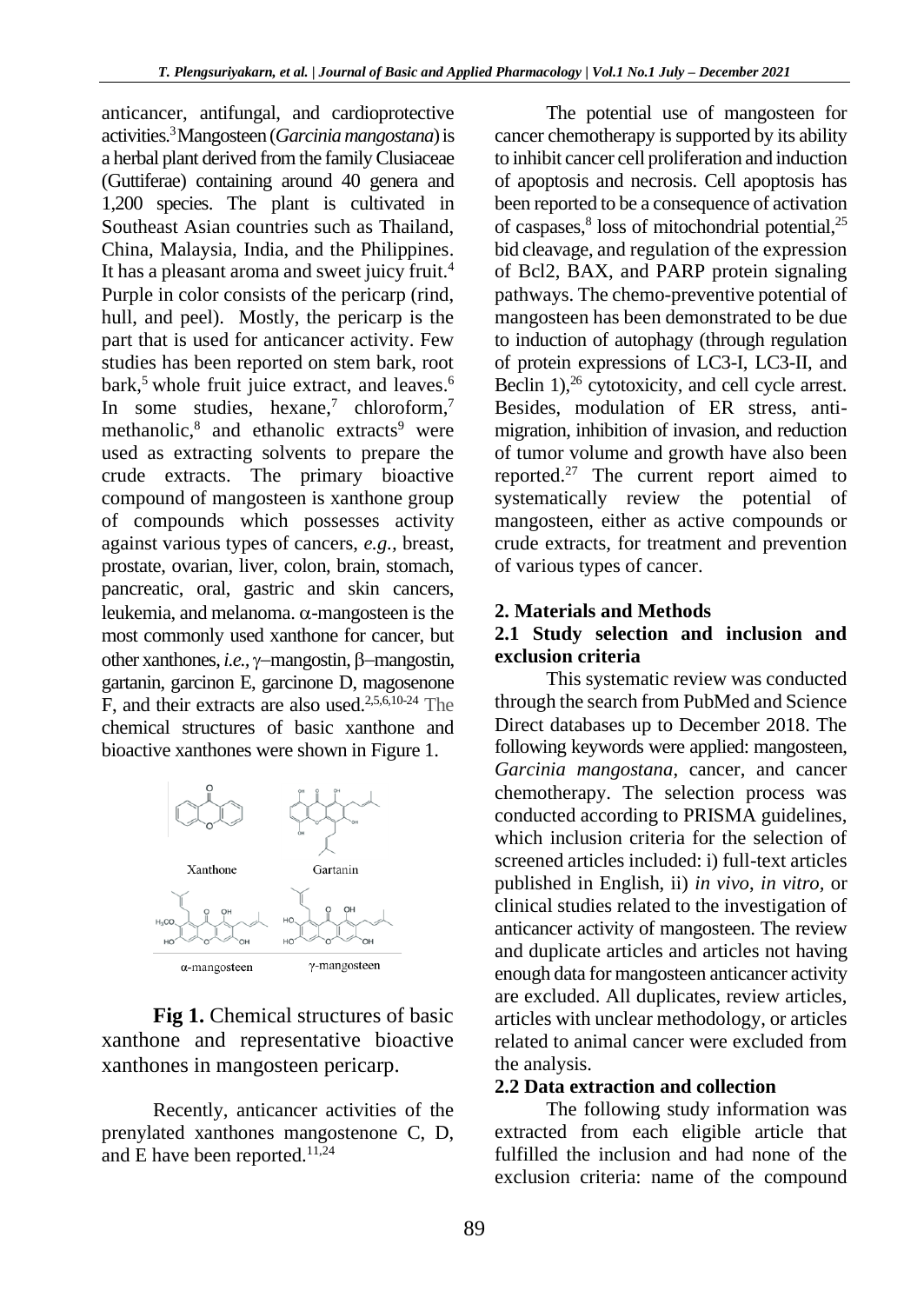used, type of extract used, part of magosteen used, type of study, *in vitro* cytotoxic activity and cancer cell line used, and antitumor activity and animal model used. Final eligibility check of the full-text articles was performed. Only articles that were relevant to the review question and keywords were obtained and processed for final analysis.

#### **3. Results**

A total of 390 relevant research articles published up to December 2018 were retrieved from PubMed and ScienceDirect databases. All articles were imported and merged in EndNote reference management software. Two-hundred and seventy-eight duplicate articles and 12 review articles were excluded. Of the remaining 100 articles, 34 articles did not fulfill the eligibility criteria, 3 articles were not available as full-texts, and 3 articles did not provide adequate information for study analysis were further excluded. Finally, 59 articles fulfilling the inclusion criteria were included in the study (Figure 2). As some research article reported more than one type of study, the term 'study'rather than 'article' was used in this systematic analysis. Fourteen articles involved both *in vivo* and *in vitro* studies; 3 articles involved only *in vivo* study; and 42 articles involved only *in vitro* study. The mangosteen compounds and their activity, proposed mechanism of actions, and anticancer activities in various types of cancer are summarized in Table 1. Majority of the studies involved breast cancer (16 articles), followed by colon cancer (9 articles), hepatocellular carcinoma (8 articles), lung cancer (8 articles), prostate cancer (7 articles), leukemia (5 articles), pancreatic cancer (5 articles), skin cancer (5 articles), oral cancer (4 articles), brain cancer (3 articles), and cervical cancer (2 articles). One article each reported anticancer activity in cholangiocarcinoma, gastric adenocarcinoma, ovarian cancer, bladder cancer, and bone cancer.

#### **4. Discussion**

To the best of our knowledge, this is the first study that systematically reviewed the anticancer potential of mangosteen extracts and isolated compounds in various types of cancer. Mangosteen has been reported to exhibit a wide range of cytotoxic activity in various cancer cell lines. The underlying mechanisms of cell cytotoxicity included the induction of cell apoptosis, necrosis, autophagy, cell cycle arrest, cell mobility alterations, and modulation of ER stress. Mangosteen reduces cancer cell viability and proliferation through extrinsic (TNF-α and FASL) and intrinsic (cytochrome c/caspase 9) apoptosis pathways which coincide with its deleterious effects on mitochondrial membrane permeability and/or oxidative stress *via* exacerbated ROS production. It further leads to cell cycle arrest through cyclin and cyclin-dependent kinase downregulation. In some studies, mangosteen was also shown to decrease transcription factor activity and alter transcriptional expression and/or protein levels of numerous cell signaling proteins important in cell proliferation and metabolism. Mangosteen, by altering cell migration, cell invasion, and adhesion, negatively affect the growth of cancer cells prominently.



**Fig 2.** Flow chart of article selection process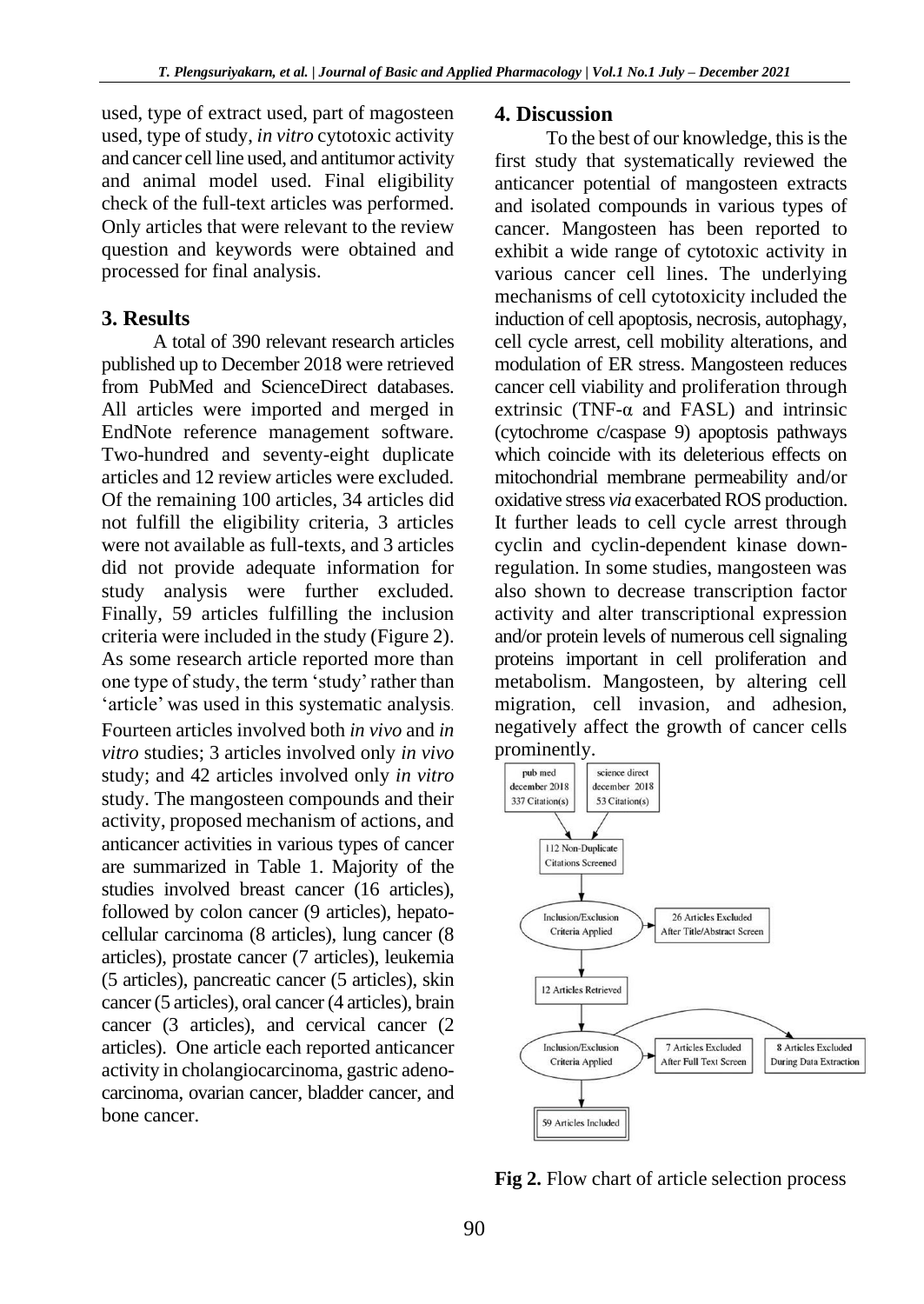| Compound                                                                                                 | Part<br>used   | <b>Model</b>                                                                                                                                                               |    | <b>Results</b>                                                                                                                                                                                                                                                                                                                                                                                  | Ref.   |
|----------------------------------------------------------------------------------------------------------|----------------|----------------------------------------------------------------------------------------------------------------------------------------------------------------------------|----|-------------------------------------------------------------------------------------------------------------------------------------------------------------------------------------------------------------------------------------------------------------------------------------------------------------------------------------------------------------------------------------------------|--------|
|                                                                                                          |                | <b>Extracts</b>                                                                                                                                                            |    |                                                                                                                                                                                                                                                                                                                                                                                                 |        |
| Mangosteen<br>(aceton:water; 80:20<br>extract)<br>- major compound: $\alpha$ -<br>mangostin              | Pericarp       | In vitro:<br>hepatocellular<br>carcinoma cell line<br>(HepG2)<br><i>In vivo: Zebra fish</i><br>embryo                                                                      |    | 1. In vitro:<br>- Cytotoxic activity [IC <sub>50</sub> ; 8.39 ( $\alpha$ -<br>mangostin) and 23 µg/mL (crude<br>$extract)$ ]<br>2. In vivo:<br>- $\alpha$ -mangostin: tail bend deformity in                                                                                                                                                                                                    | $[28]$ |
| Mangosteen<br>(ethanolic extract)                                                                        | Pericarp       | In vitro: squamous<br>cell carcinoma (A-<br>431), melanoma (SK-<br>MEL-28), normal skin<br>fibroblast (CCD-<br>$1064Sk$ ,<br>keratinocytes<br>(HaCaT) cell lines           |    | surviving zebra fish embryo at 12.5 µg/ml<br>- Crude extract: No deformity<br>1. Antioxidant<br>2. Cytotoxic activity (EC <sub>50</sub> for A-431 cancer<br>cell = $5.07 \mu g/ml$ ; SK-MEL-28 normal cell =<br>6.89 µg/ml; CCD-1064Sk = 12.62 µg/ml;<br>and $HaCaT = 8.32 \mu g/ml$<br>3. Induction of apoptosis (intrinsic and<br>extrinsic pathway); induction of cell<br>cycle arrest at G1 | $[29]$ |
| Mangosteen<br>(ethanolic extract)                                                                        | Pericarp       | In vitro: breast cancer<br>cell line (MCF-7)                                                                                                                               | 1. | Absorption/release profiles based on total<br>phenolic compounds, $\alpha$ -mangostin<br>2. Cytotoxic activity: $\alpha$ -mangostin > 17.4-<br>18.4 $\mu$ g/ml, < 5% survival of MCF-7<br>breast cancer cells                                                                                                                                                                                   | $[30]$ |
| Mangosteen<br>(ethanolic extract)                                                                        | Whole<br>fruit | In vivo:<br>diethylnitrosamine<br>(DEN)-induced<br>hepatic carcinoma in<br>Wistar rats $(n=6)$ ,<br>200, 400, and 600<br>mg/kg bw, po.                                     |    | 1. Chemoprevention for hepatic cancer<br>induced by DEN<br>2. Reduction of cancer biomarkers, tumor<br>promoting growth factor; no pathological<br>change in liver tissue                                                                                                                                                                                                                       | $[31]$ |
| Mangosteen<br>(ethanolic extract)                                                                        | Pericarp       | In vitro: breast cancer<br>cell line (SKBR3)                                                                                                                               |    | 1. Cytotoxic activity ( $IC_{50}$ 15.45 $\mu$ g/ml)                                                                                                                                                                                                                                                                                                                                             | $[32]$ |
| Mangosteen<br>(ethyl acetate extract)<br>[ $\alpha$ -mangostin (77.8%), $\gamma$ -<br>mangostin (15.9%)] | Pericarp       | In vivo: colon cancer<br>induced by 1,2-<br>dimethylhydrazine in<br>F344 rats<br>(subcutaneous<br>injection)                                                               |    | 1. Inhibition of the induction and/or<br>development of aberrant crypt foci<br>(dose-dependent)<br>2. Inhibition of dysplastic foci, and $\beta$ -<br>catenin accumulate crypt induced by a<br>carcinogen DMH (dose-dependent)<br>3. Lowering proliferating cell nuclear<br>antigen (PCNA) labeling index in the<br>colonic epithelial cells                                                    | $[33]$ |
| Mangosteen<br>(ethyl acetate extract)<br>$(α$ -and γ-mangostin main<br>compounds)                        | Pericarp       | In vitro: colorectal<br>adenocarcinoma<br>(COLO205, SW620,<br>MIP-101), colonic<br>carcinoma (CX1) cell<br>lines<br>In vivo: athymic nude 2. In vivo:<br>mice bearing COLO |    | 1. In vitro:<br>- Cytotoxic activity ( $IC_{50} = 7.50$ , 17.7,<br>10.0 and 16.1 µg/ml for COLO, CX-1,<br>MIP-101 and SW620, respectively)<br>- Induction of apoptosis (extrinsic and<br>intrinsic pathways)<br>- Inhibition of tumor growth; formation                                                                                                                                         | $[14]$ |
|                                                                                                          |                | 205                                                                                                                                                                        |    | of apoptotic bodies                                                                                                                                                                                                                                                                                                                                                                             |        |

Table 1. Cytotoxic and antitumor activity of mangosteen extracts and isolated compounds in various types of cancer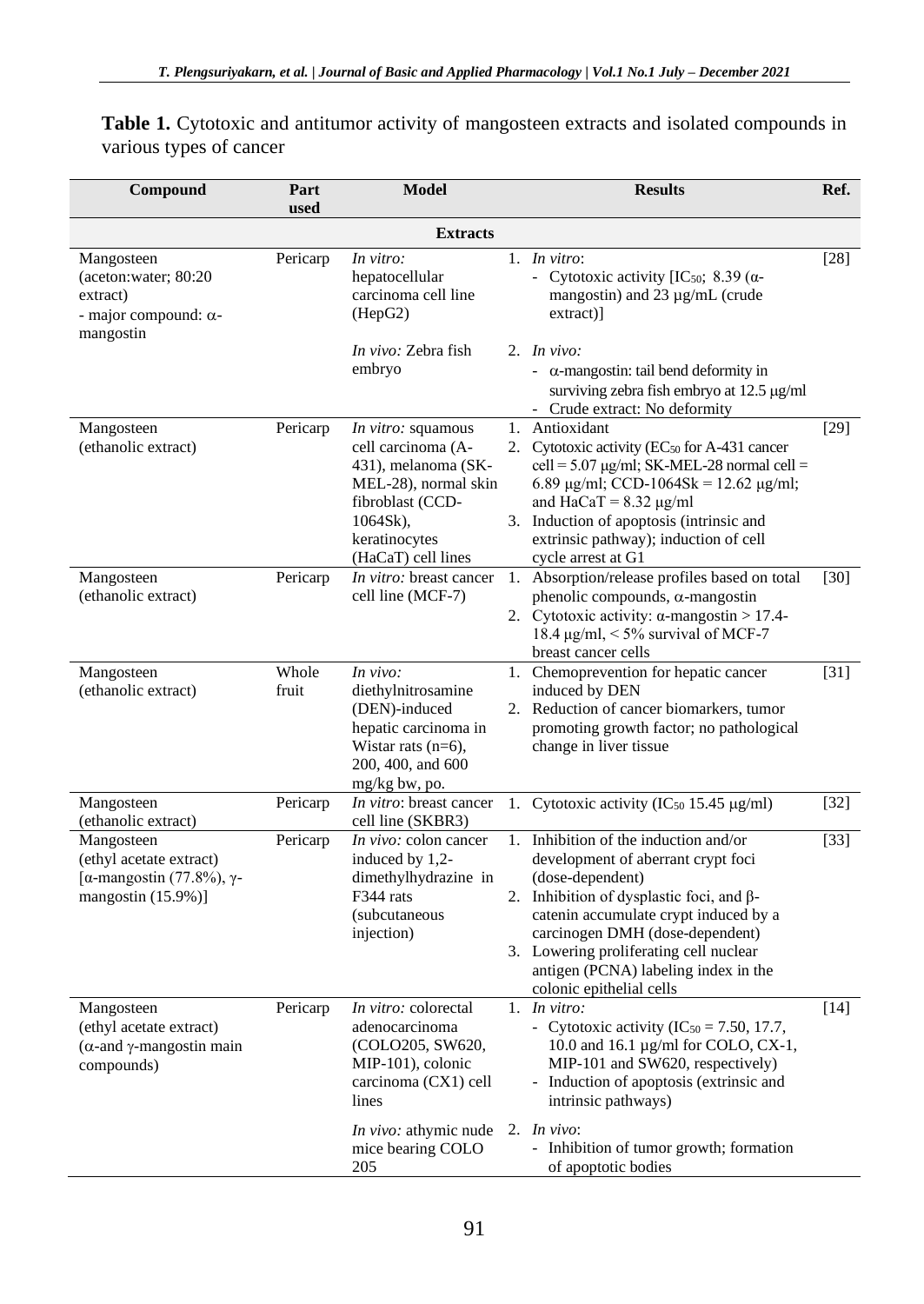| Compound                                                                                                                                                                                                                                                                                                                                    | Part<br>used                           | <b>Model</b>                                                                                                               | <b>Results</b>                                                                                                                                                                                                                                                                                                                                             | Ref.   |
|---------------------------------------------------------------------------------------------------------------------------------------------------------------------------------------------------------------------------------------------------------------------------------------------------------------------------------------------|----------------------------------------|----------------------------------------------------------------------------------------------------------------------------|------------------------------------------------------------------------------------------------------------------------------------------------------------------------------------------------------------------------------------------------------------------------------------------------------------------------------------------------------------|--------|
| Mangosteen<br>(fruit extract (MFE))<br>-major compound: $\alpha$ -<br>mangostin                                                                                                                                                                                                                                                             | Pericarp                               | In vitro: prostate<br>cancer (LNCaP,<br>22Rv1), primary<br>epithelial (PrECs) cell<br>lines                                | 1. In vitro:<br>- Cytotoxic activity<br>- Induction of apoptosis (through<br>enhancing ER stress markers, i.e.,<br>phosphorylated PERK, IRE1, CHOP,<br>and spliced XBP-1 (no effect in PrECs)<br>Combination of CHOP siRNA + $\alpha$ -<br>mangostin: increase of apoptosis<br>activity                                                                    | $[34]$ |
|                                                                                                                                                                                                                                                                                                                                             |                                        | <i>In vivo:</i> xenograft<br>mice bearing 22Rv1<br>cells (35 mg/kg bw;<br>70 mg/kg bw; ip two<br>times weekly)             | 2. <i>In vivo</i> : Inhibition of tumor growth                                                                                                                                                                                                                                                                                                             |        |
| Mangosteen<br>(fruit extract (MFE))<br>- 35% $\alpha$ -mangostin and<br>additional xanthones, such<br>as β-mangostin and γ-<br>mangostin                                                                                                                                                                                                    | Pericarp,<br>whole<br>fruit<br>extract | In vitro: prostate<br>cancer (LNCaP,<br>22Rv1), primary<br>prostatic epithelial<br>(PrECs) cell lines                      | 1. In vitro:<br>- Cytotoxic activity<br>- Induction of apoptosis<br>- Induction of ER stress/UPR proteins<br>[increased PERK, IRE1, CHOP<br>protein expression; up-regulation of<br>ER chaperones and induced spliced<br>XBP-1]; selective promotion of ER<br>stress/UPR in prostate cancer cells but<br>not in non-cancerous prostate<br>epithelial cells | $[35]$ |
|                                                                                                                                                                                                                                                                                                                                             |                                        | In vivo: xenograft<br>nude mice bearing<br>22Rv1 (5 mg/kg bw,<br>i.p.                                                      | 2. <i>In vivo</i> : Inhibition of tumor growth                                                                                                                                                                                                                                                                                                             |        |
| Mangosteen<br>(methanolic extract)                                                                                                                                                                                                                                                                                                          | Pericarp                               | In vitro: breast cancer<br>cell line (SKBR3)                                                                               | 1. Cytotoxic activity ( $ED_{50}$ 0.64 $\mu$ g/ml)<br>2. Induction of apoptosis<br>3. Antioxidant activity (inhibiting ROS<br>production)                                                                                                                                                                                                                  | [8]    |
| Mangosteen<br>(methanolic extract) &<br>isolated and purified 3<br>major phenols (P1, P2, P3)<br>$P1$ [1,3,6,7-<br>$\bullet$<br>tetrahydroxy-2,8-<br>$(3-methyl-2-)$<br>butenyl) xanthone]<br>P <sub>2</sub> [1,3,6-<br>$\bullet$<br>trihydroxy-7-<br>methoxy-2,8- $(3-$<br>methyl-2-butenyl)<br>xanthone]<br>P3 (epicatechin)<br>$\bullet$ | Pericarp                               | In vitro: breast cancer<br>$(MCF-7)$ , colon<br>cancer (LOVO),<br>normal embryonic<br>lung fibroblast<br>(HELF) cell lines | 1. Cytotoxic activity (62.5 µg/ml);<br>- P1: 73% MCF-7, 42% LOVO<br>cytotoxicity<br>- P2: 13% MCF-7, no activity<br>- P3: 48% MCF-7, no data<br>2. Antioxidant activity $(40 \mu g/ml)$                                                                                                                                                                    | $[36]$ |
| Mangosteen<br>(toluene extract)<br>(81% $\alpha$ -mangostin and<br>16% γ-mangostin),                                                                                                                                                                                                                                                        | Pericarp                               | In vitro: colon cancer<br>cell line (HCT 116)                                                                              | 1. $In vitro$<br>- Cytotoxic activity (IC $_{50}$ 6.5 µg/ml),<br>anti-migration<br>- Induction of apoptosis<br>10 μg/ml exposure for 6 h:<br>$\bullet$<br>induction of apoptosis; reduction<br>of transcription factor activities                                                                                                                          | $[2]$  |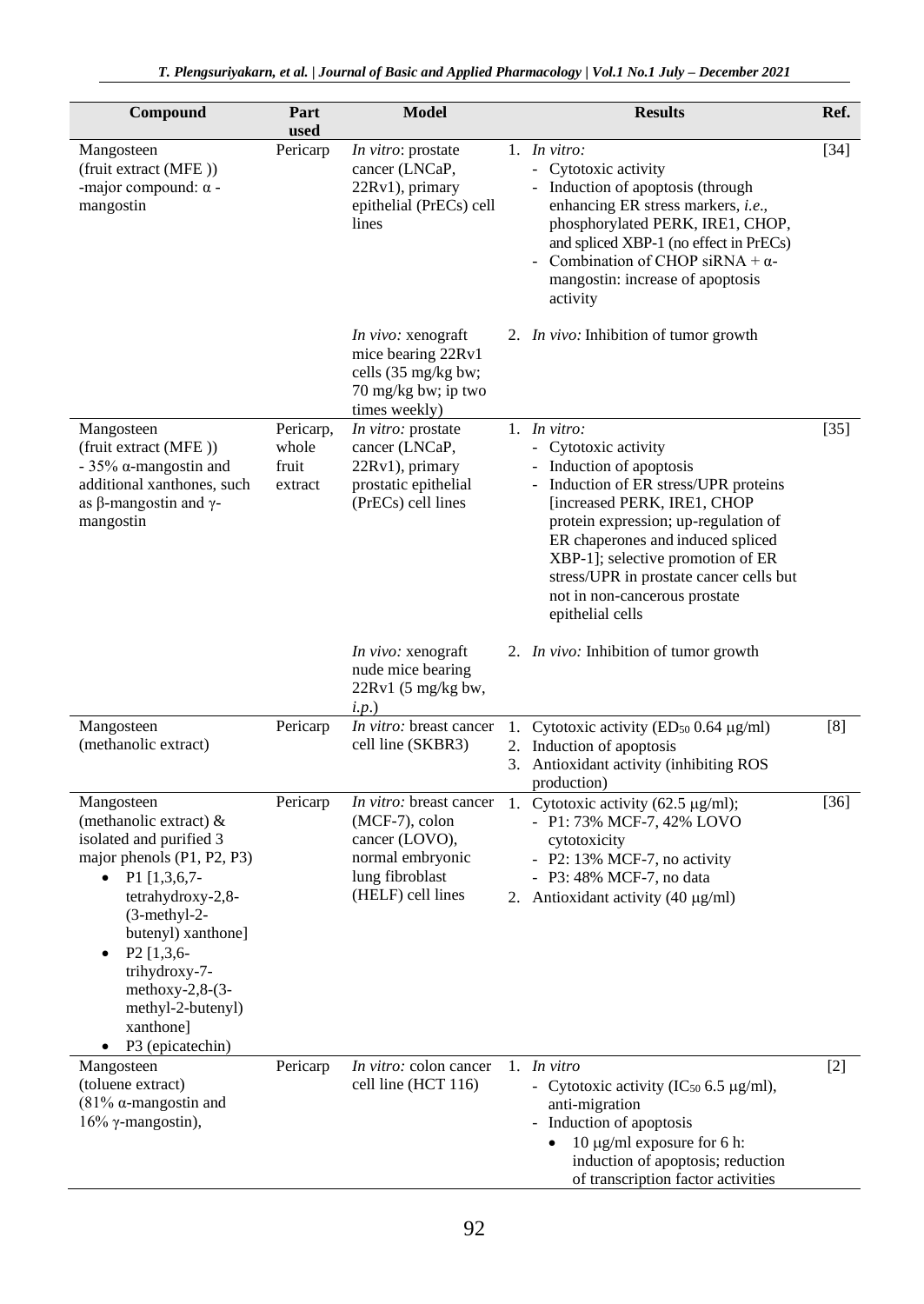| Compound                                                                                                                                                                                                                                                                                                                                                                                                                                                                                                                     | Part<br>used | <b>Model</b>                                                                                                                                                                                                                         | <b>Results</b>                                                                                                                                                                                                                                                                                                                                                                                                                                                                                  | Ref.   |
|------------------------------------------------------------------------------------------------------------------------------------------------------------------------------------------------------------------------------------------------------------------------------------------------------------------------------------------------------------------------------------------------------------------------------------------------------------------------------------------------------------------------------|--------------|--------------------------------------------------------------------------------------------------------------------------------------------------------------------------------------------------------------------------------------|-------------------------------------------------------------------------------------------------------------------------------------------------------------------------------------------------------------------------------------------------------------------------------------------------------------------------------------------------------------------------------------------------------------------------------------------------------------------------------------------------|--------|
|                                                                                                                                                                                                                                                                                                                                                                                                                                                                                                                              |              |                                                                                                                                                                                                                                      | 7.5 µg/ml exposure for 6 h: no<br>induction of apoptosis; induction<br>of transcription factor activity of<br>MAPK/ERK, Myc/Max and p53<br>signaling; inhibition of NF-κB                                                                                                                                                                                                                                                                                                                       |        |
|                                                                                                                                                                                                                                                                                                                                                                                                                                                                                                                              |              | In vivo: athymic nude<br>mice bearing HCT<br>116                                                                                                                                                                                     | 2. <i>In vivo</i> : Inhibition of tumor size or<br>growth; fewer blood vessels in tumor                                                                                                                                                                                                                                                                                                                                                                                                         |        |
| Mangosteen<br>(water-extract)<br>- partially purified $\alpha$ -<br>mangostin                                                                                                                                                                                                                                                                                                                                                                                                                                                | Pericarp     | <i>In vitro:</i> breast cancer<br>cell line (SKBR3)                                                                                                                                                                                  | 1. $\alpha$ -Mangostin:<br>- Antioxidant activity: DPPH radical<br>$(IC50183.95 \mu g/ml)$ , ROS (20 $\mu g$ )<br>- Cytotoxic activity (ED <sub>50</sub> 8.21 $\mu$ g/ml)<br>- Induction of apoptosis: membrane-<br>blebbing, cell shrinkage, nuclear<br>shrinkage and DNA fragmentation<br>2. Water soluble extract:<br>- Antioxidant activity: DPPH radical<br>(IC <sub>50</sub> 54.57μg/ml), ROS (200 μg)<br>- Weak inhibition of cell viability (ED <sub>50</sub><br>$160.50 \text{ µg/ml}$ | [9]    |
|                                                                                                                                                                                                                                                                                                                                                                                                                                                                                                                              |              | <b>Pure compounds</b>                                                                                                                                                                                                                |                                                                                                                                                                                                                                                                                                                                                                                                                                                                                                 |        |
| 1) 1,3,7-trihydroxy-2-(3-<br>methyl-2-butenyl)-8-(3-<br>hydroxy-3-methylbutyl)-<br>xanthone, 2) 1,3,8-<br>trihydroxy-2-(3-methyl-2-<br>butenyl)-4-(3-hydroxy-3-<br>methylbutanoyl)-xanthone,<br>3) garcinones $C$ , 4)<br>garcinones D, 5) gartanin,<br>6) xanthone I, 7) γ-<br>mangostin                                                                                                                                                                                                                                    | Pericarp     | In vitro:<br>nasopharyngeal<br>carcinoma (CNE1,<br>CNE2, SUNE1,<br>HONE1), lung cancer<br>(A549, GLC82),<br>breast cancer (MCF-<br>7), and hepatic cancer<br>(Bel-7402) cell lines                                                   | 1. Cytotoxic activity against all cell lines<br>$(IC_{50} 0.54-24.06 \mu M).$<br>2. Potency of activity: Compound 1 & 2<br>similar to 3 & 7, > 4, 6 & hirsutanol A<br>(positive control)                                                                                                                                                                                                                                                                                                        | $[37]$ |
| 1) 7-O-demethyl<br>mangostanin, 2)<br>mangostanin, 3) 8-<br>deoxygartanin, 4) gartanin,<br>5) garcinone E, 6)<br>trapezifolixanthone, 7)<br>padiaxanthone, 8)<br>tovophyllin A, $9$ ) $1,5,8$ -<br>trihydroxy-3-methoxy-2 [3-<br>methyl-2-butenyl]xanthone,<br>10) garcinone B,<br>11) 1,3,7-trihydroxy-2,8-<br>di-(3-methylbut2-<br>enyl)xanthone, 12)<br>mangostenone D, 13) 2-<br>geranyl-1,3,5-<br>trihydroxyxanthone<br>$(mangostinone)$ , 14)1,7-<br>dihydroxy-2-(3-methylbut-<br>$2$ -enyl $)-3$ -<br>methoxyxanthone | Pericarp     | In vitro:<br>pheochromocytoma<br>$(PC12)$ ,<br>nasopharengyl<br>carcinoma (CNE-1,<br>CNE-2), lung cancer<br>(A549, H490),<br>prostate cancer (PC-<br>3), gastric carcinoma<br>$(SGC-7901)$ ,<br>malignant glioma<br>(U87) cell lines | 1. Cytotoxic activity<br>- Compounds $1, 2, 3, 4, 5, 11$ : inhibition<br>of PC12 (pheochromocytoma cell) and<br>U87 (human malignant glioma cell)<br>- 7-O-demethyl mangostanin: CNE-1,<br>CNE-2, A549, H490, PC-3, SGC-<br>7901, U87 and PC12 with IC <sub>50</sub> =3.35,<br>4.01, 4.84, 7.84, 6.21, 8.09, 6.39 and<br>$>50 \mu M$ , respectively<br>2. Induction of apoptosis in CNE-s cell (7-<br>O-demethyl mangostanin)                                                                   | $[24]$ |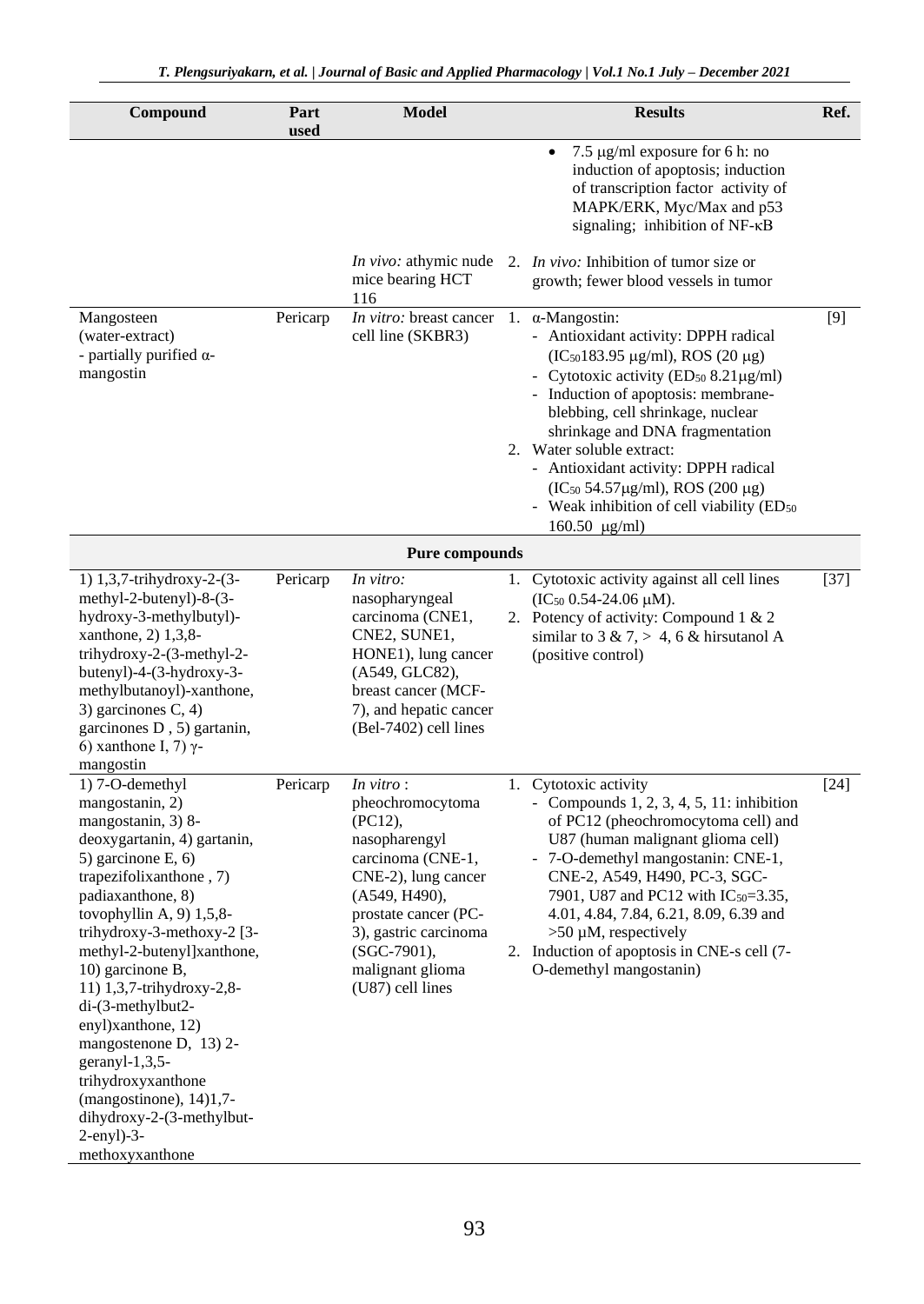| Compound                                                                                                                                                                                                                                                                                                                                                                                                                                                                                                                              | Part<br>used  | <b>Model</b>                                                                                                  | <b>Results</b>                                                                                                                                                                                                                                                                                                                                                                                                                                                                                                                                                                                                                                                                                                    | Ref.   |
|---------------------------------------------------------------------------------------------------------------------------------------------------------------------------------------------------------------------------------------------------------------------------------------------------------------------------------------------------------------------------------------------------------------------------------------------------------------------------------------------------------------------------------------|---------------|---------------------------------------------------------------------------------------------------------------|-------------------------------------------------------------------------------------------------------------------------------------------------------------------------------------------------------------------------------------------------------------------------------------------------------------------------------------------------------------------------------------------------------------------------------------------------------------------------------------------------------------------------------------------------------------------------------------------------------------------------------------------------------------------------------------------------------------------|--------|
| 1) mangostanaxanthone V,<br>2) mangostanaxanthone VI,<br>3) mangostanaxanthone<br>IV, 4) $\beta$ -mangostin, 5)<br>garci none E, 6) $\alpha$ -<br>mangostin, 7) nor-<br>mangostin, 8)<br>garcimangosone D, 9)<br>aromadendrin-8-C-β-D-<br>Glucopyra noside, 10)<br>$1,2,4,5$ -Tetrahy<br>droxybenzene, $11$ ) $2,4,3$ -<br>trihydroxybenzophenone-<br>$6$ -O- $\beta$ -glucopyranoside,<br>12) maclurin-6-O-β-D-<br>glucopyra noside<br>(rhodanthe none), 13)<br>epicate chin, 14)<br>$2,4,6,3$ , 5 -<br>pentahydroxybenzo<br>phenone | Fruit<br>hull | In vitro:<br>hepatocellular<br>(HepG2), breast<br>(MCF-7), and colon<br>cancer (HCT-116)<br>cancer cell lines | 1. Garcinone E:<br>- Cytotoxic activity ( $IC_{50}15.8-16.7 \mu M$ )<br>- Induction of cell cycle arrest at G0/G1<br>and induction of apoptosis/necrosis in<br>HepG2 and HCT116 cells<br>2. Mangostanaxanthone IV, $\beta$ -mangostin,<br>$\alpha$ -Mangostin: moderate to weak<br>cytotoxic activity (IC <sub>50</sub> 45.7-116.4 $\mu$ M)<br>$\alpha$ -Mangostin: induction of<br>3.<br>apoptosis/necrosis in HepG2 and<br>moderate necrosis in HCT-116 cell                                                                                                                                                                                                                                                    | $[38]$ |
| Garcinone E<br>(screening of 24 xanthones<br>and selected only<br>garcinone e for<br>investigation)                                                                                                                                                                                                                                                                                                                                                                                                                                   | Pericarp      | <i>In vitro:</i> ovarian<br>cancer cell lines<br>(HEY, A2780,<br>A2780/Taxol)                                 | 2. Cytotoxic activity of $\gamma$ -mangostin, $\beta$ -<br>mangostin, a-mangostin, garcinone C, 9-<br>hydroxycalabaxanthone, 8-deoxygartanin,<br>8-hydroxycudraxanthone G, tovophyllin A,<br>gacinone E, and 7-O-methylgarcinone E<br>against HEY cells $(IC_{50} < 10 \mu M)$<br>3. Garcinone E:<br>- Cytotoxic activity $[IC_{50} = 3.55 \mu M]$<br>(HEY), 2.91 µM (A2780), and<br>3.25 μM (A2780/Taxol)]<br>- Induction of apoptosis (mitochondrial<br>membrane, caspase-3 and PARP)<br>- Induction of endoplasmic reticulum<br>(ER) stress<br>- Anti-metastasis (decrease of migration<br>associated proteins: RhoA and Rac;<br>decrease of invasion associated<br>proteins: MMP-2,9; increase of<br>TIMP1,2) | $[39]$ |
| Gartanin                                                                                                                                                                                                                                                                                                                                                                                                                                                                                                                              | Pericarp      | In vitro: hepatoma<br>cell lines (Hep3B,<br>HepG2, Huh7)                                                      | Cytotoxic activity (10-40 µmol/l)<br>2. Induction of apoptosis (caspase-8, -9, and<br>$-3$ , Bax)<br>3. Induction of autophagy (via JNK-Bcl-2<br>pathway): protection against cell death<br>4. Inhibition of JNK-Bcl-2 pathway:<br>promotion of cell apoptosis<br>(combination)                                                                                                                                                                                                                                                                                                                                                                                                                                   | $[20]$ |
| Gartanin<br>(screening of 7 xanthones<br>and selected only gartanin<br>for investigation)                                                                                                                                                                                                                                                                                                                                                                                                                                             | Pericarp      | In vitro: human<br>malignant glioma cell<br>lines (U87, U251,<br>T98G)                                        | Cytotoxic activity against T98G cell (IC <sub>50</sub><br>1.<br>$10.8 \mu M$ )<br>2. Anti-metastasis (inhibition of migration,<br>decrease of MMP 2, 9)-MAPK signaling<br>pathway<br>3. Induction of cell cycle arrest at G1<br>4. Induction of autophagy by inhibition of<br>PI3K/Akt/mTOR signaling pathway                                                                                                                                                                                                                                                                                                                                                                                                     | $[23]$ |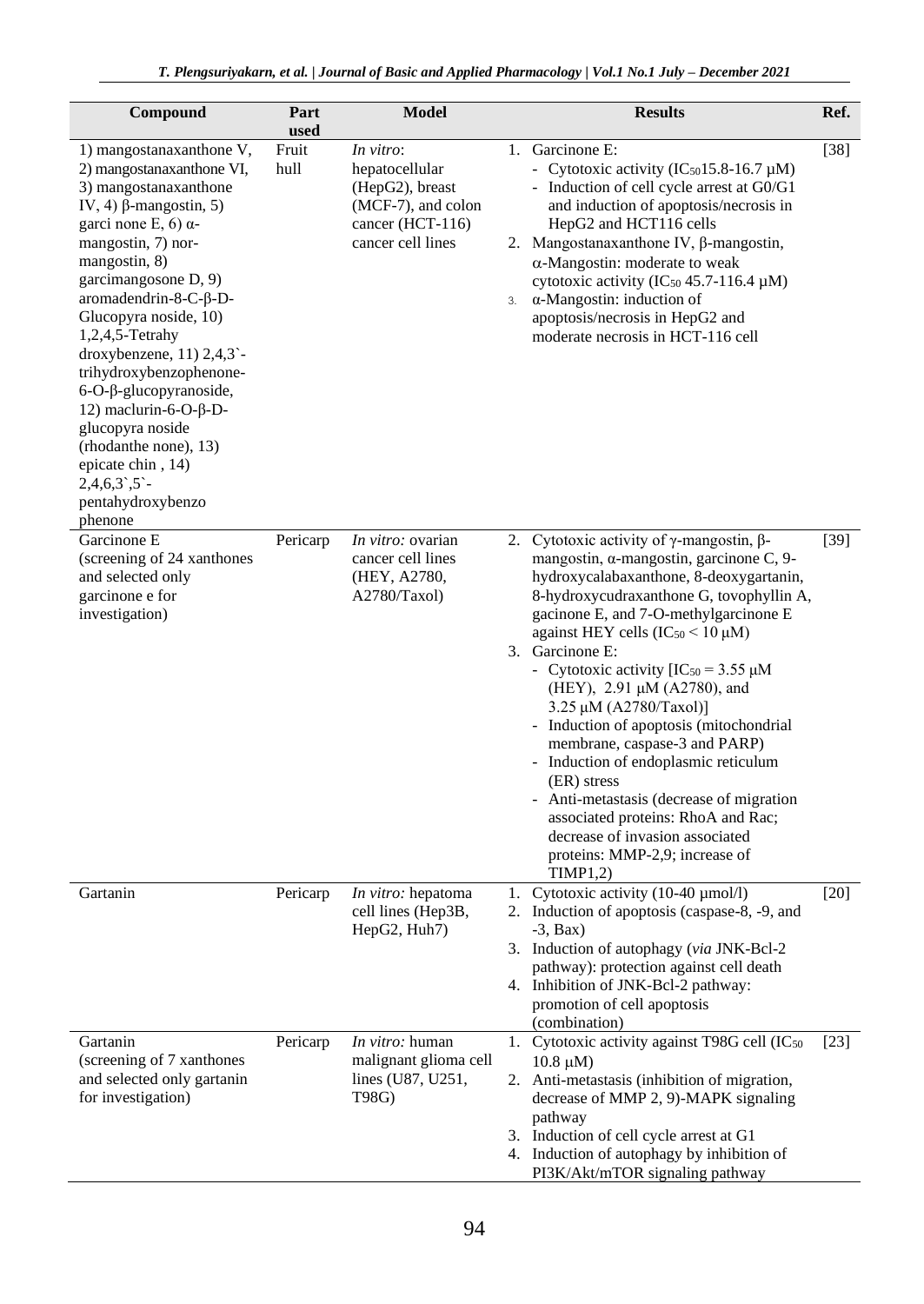| Compound                                                                                                                                                                                                                                                                                                                                                                                                                                             | Part<br>used               | <b>Model</b>                                                                                                                 |    | <b>Results</b>                                                                                                                                                                                                                                                                                                                                                                              | Ref.   |
|------------------------------------------------------------------------------------------------------------------------------------------------------------------------------------------------------------------------------------------------------------------------------------------------------------------------------------------------------------------------------------------------------------------------------------------------------|----------------------------|------------------------------------------------------------------------------------------------------------------------------|----|---------------------------------------------------------------------------------------------------------------------------------------------------------------------------------------------------------------------------------------------------------------------------------------------------------------------------------------------------------------------------------------------|--------|
| Maclurin                                                                                                                                                                                                                                                                                                                                                                                                                                             | Heart-<br>wood of<br>fruit | In vitro: prostate<br>cancer cell lines (PC3,<br>DU145)                                                                      | 3. | 1. Moderate cytotoxic activity (IC <sub>50</sub><br>190.37 µmol/L) for both cells<br>2. Pro-oxidant activity in both cells<br>Induction of apoptosis in both cells<br>4. Anti-metastasis (anti-migration and<br>decease of MMP 2,9) in both cells<br>5. Activation of p38 and inhibition of JNK,<br>FAK, AKT and c-Myc signaling (PC3)                                                      | $[40]$ |
| Mangosenone F (MSF)                                                                                                                                                                                                                                                                                                                                                                                                                                  | Pericarp                   | In vitro: lung cancer<br>cell lines (NCI-H460,<br><b>NCI-H1299, NCI-</b><br>A549)                                            |    | 1. $In vitro:$<br>- Cytotoxic activity (no IC <sub>50</sub> provided)<br>- Induction of apoptosis (through<br>enhancing ROS generation via<br>activation of the MAPK pathway),<br>decreasing Bcl-2 and Bcl-xL, and<br>increasing Bax in NCI-H460 cells                                                                                                                                      | [21]   |
|                                                                                                                                                                                                                                                                                                                                                                                                                                                      |                            | <i>In vivo:</i> xenografts in<br>nude mice bearing<br>NCI-H460 cells [1 or<br>3 mg/kg every 2 days<br>(total 4 times) $ip.]$ |    | 2. <i>In vivo</i> : suppression of tumor growth                                                                                                                                                                                                                                                                                                                                             |        |
| Prenylated xanthones: 1)<br>mangostenones $C$ , 2) $D$ , 3)<br>E, 4) thwaitesix anthone, 5)<br>demethylcalabaxanthone,<br>6) garcinone B, 7)<br>compound 7, 8) $\beta$ -<br>mangostin, 9) 8-<br>desoxygartanin, 10)<br>gartanin, 11) garcinone E,<br>12) α-mangostin, 13)<br>mangostinone, 14) $\gamma$ -<br>mangostin, 15)<br>mangostanol, 16)<br>mangostanin, 17)<br>garcinone D, 18) garcinone<br>C, 19) metabolite 11-<br>hydroxy-1-isomangostin | pericarp                   | <i>In vitro:</i> mouth<br>carcinoma (KB),<br>breast cancer (BC-1),<br>small lung cancer<br>(NC1-H187) cell<br>lines          |    | 1. Mangostenone C: cytotoxic activities<br>against KB, BC-1, and NCI-H187, with<br>IC <sub>50</sub> 2.8, 3.53, and 3.72 $\mu$ g/ml,<br>respectively<br>2. $\alpha$ -Mangostin: cytotoxic activity against<br>BC-1 (IC <sub>50</sub> 0.92 $\mu$ g/ml) and KB (IC <sub>50</sub><br>$2.08 \mu g/ml$<br>3. Gartanin: cytotoxic activity against NC1-<br>H187 (IC <sub>50</sub> 1.08 $\mu$ g/ml) | $[11]$ |
| Xanthones hexane and<br>chloroform extract<br>Stem bark: 1) 2,8-<br>dihydroxy-6-methoxy-5-<br>(3-methylbut-2-enyl)-<br>xanthone<br>Root bark: 2) $\alpha$ -mangostin,<br>3) β-mangostin, 4) γ-<br>mangostin, 5) garcinone D,<br>6) mangostanol, 7)<br>gartanin                                                                                                                                                                                       | Stem<br>and root<br>barks  | In vitro: T-<br>lymphoblastic<br>leukemia<br>cell line (CEM-SS)                                                              |    | 1. Root bark/stem bark extract: cytotoxic<br>activity (IC <sub>50</sub> 0.3-17 $\mu$ g/ml)<br>2. $\alpha$ –Mangostin, mangostanol, and<br>garcinone D: cytotoxic activity (IC <sub>50</sub> 5.5,<br>9.6, and 3.2 $\mu$ g/ml, respectively)<br>3. 2,8-dihydroxy-6-methoxy-5-(3-methylbut-<br>2-enyl)- xanthone: no cytotoxic activity<br>$(IC_{50} > 30 \mu g/ml)$                           | $[5]$  |
| Xanthones: 1) 11-hydroxy-<br>3-O-methyl-1-<br>isomangostin, 2) 11-<br>hydroxy-1isomangostin, 3)<br>$11\alpha$ -mangostanin, 4) 3-<br>isomangostin, 5) $\alpha$ -<br>mangostin, 6) $\beta$ -mangostin,                                                                                                                                                                                                                                                | Stem<br>bark               | In vitro: colon cancer<br>(HT-29) cell line                                                                                  |    | 1. In vitro:<br>- Cytotoxic activity against HT-29<br>[compounds 4-8; ED <sub>50</sub> = 4.9, 1.7, 1.7,<br>2.3, and 9.1 $\mu$ M, respectively)<br>- Inhibition of NF- $\kappa$ B signaling ( $\alpha$ -<br>mangostin):                                                                                                                                                                      | $[7]$  |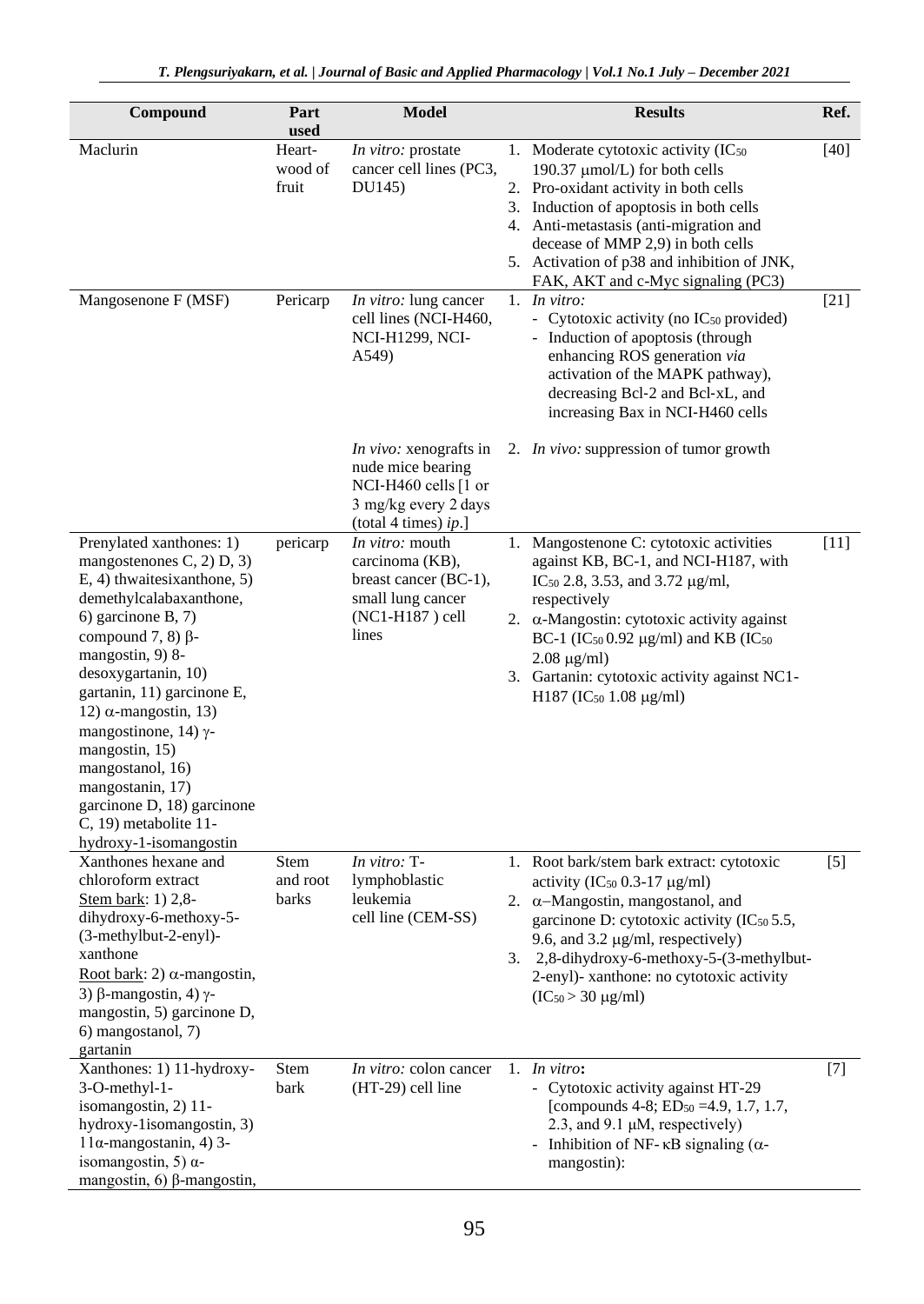| Compound                                                                                                                                                                                                                                                                                | Part<br>used | <b>Model</b>                                                                      | <b>Results</b>                                                                                                                                                                                                                                                                                                                                                                                                                   | Ref.               |
|-----------------------------------------------------------------------------------------------------------------------------------------------------------------------------------------------------------------------------------------------------------------------------------------|--------------|-----------------------------------------------------------------------------------|----------------------------------------------------------------------------------------------------------------------------------------------------------------------------------------------------------------------------------------------------------------------------------------------------------------------------------------------------------------------------------------------------------------------------------|--------------------|
| 7) garcinone D, 8) 9-<br>hydroxycalabaxanthone, 9)<br>8-deoxygartanin, 10)<br>gartanin, 11)<br>cratoxyxanthone                                                                                                                                                                          |              |                                                                                   | Inhibition of p65 activation in<br>$\bullet$<br>(compounds 5–7, 9, and 10; IC $_{50}$ =<br>15.9, 12.1, 3.2, 11.3, and 19.0 µM,<br>respectively)<br>Inhibition of p50 activity<br>$\bullet$<br>(compound 6; IC $_{50}$ 7.5 $\mu$ M)                                                                                                                                                                                               |                    |
|                                                                                                                                                                                                                                                                                         |              | In vivo: xenograft<br>models with HT-29<br>hollow fiber assay                     | 2. <i>In vivo</i> : $\alpha$ -mangostin had no activity at<br>highest tested dose (20 mg/kg bw)                                                                                                                                                                                                                                                                                                                                  |                    |
| Xanthones: 1)<br>crudaxanthone, 2) 8-<br>deoxyartanin, 3) garcinone<br>$D, 4)$ garcinone $E, 5$ )<br>gartanin, 6) 8<br>hydroxycudraxanthon, 7)<br>isomangostin, 8)<br>$\alpha$ -mangostin, 9)<br>$\gamma$ -mangostin, 10)<br>mangostenone, 11)<br>smeathxanthone, 12)<br>tovophylline A | Pericarp     | In vitro: breast cancer<br>cell line (SK-BR-3)                                    | Activity against aromatase (percent control<br>activity; PCA)<br>1. $\gamma$ -Mangostin: strong inhibition of<br>aromatase activity (PCA 4.7, IC <sub>50</sub> 6.9 $\mu$ M)<br>2. Garcinone D (PCA 10.0, IC <sub>50</sub> 5.2 μM).<br>$\alpha$ -Mangostin (PCA 22.2, IC <sub>50</sub> 20.7 µM)<br>3.<br>4. Garcinone E (PCA 23.9, IC <sub>50</sub> 25.1 μM)<br>5. Compounds 1, 2, 5, 7, 10, 12 (PCA $>$ 50 $\mu$ M)              | $[12]$             |
| Xanthones: 1) $\gamma$ -<br>mangostin, 2) $\alpha$ -mangostin,<br>3) $\beta$ -mangostin, 4) 8-<br>hydroxycudraxanthone G,<br>5) cudraxanthone G, 6)<br>garcinone D, 7)<br>mangostanin, 8) garcinone<br>C, 9) 1-isomangostanin                                                           | Pericarp     | In vitro: tongue<br>cancer cell line (SP-<br>C1)                                  | 1. Cytotoxicity: IC <sub>50</sub> of compounds 1-9:<br>352.1, 14.4, 291.4, 64.0, 36.9, 72.4,<br>335.1, 76.0 and 146.7 µg/ml<br>2. Suppression of IL-8 production occurred<br>only with 8-hydroxycudraxanthone G<br>$(35\%)$ and garcinone C $(30\%)$ at 15.7<br>$\mu$ g/ml in 24 h<br>3. Highest IL-8 suppression with 8-<br>hydroxycudraxanthone G (45%) and<br>lowest suppression with $\alpha$ -mangostin<br>$(15\%)$ in 48 h | $[18]$             |
| $\alpha$ -Mangostin                                                                                                                                                                                                                                                                     | Pericarp     | In vitro: intrahepatic<br>cholangiocarcinoma<br>cell line (KKU-M214)              | 1. In vitro:<br>- Cytotoxic activity (IC <sub>50</sub> 1.36 $\mu$ M);<br>anti-migration<br>- Induction of apoptosis (caspase 3, Bax,<br>p53 increased) and cell cycle arrest at<br>G1 phase                                                                                                                                                                                                                                      | $\lceil 25 \rceil$ |
|                                                                                                                                                                                                                                                                                         |              | In vivo: hamster CCA 2. In vivo:<br>allograft model                               | - Suppression of tumor mass (weight<br>and size)<br>- Alteration of CCA pathology;<br>reduction of positive staining for CK19<br>and PCNA                                                                                                                                                                                                                                                                                        |                    |
| $\alpha$ -Mangostin                                                                                                                                                                                                                                                                     | Pericarp     | In vitro: chronic<br>myeloid leukemia<br>(K562, KBM5,<br>KBM5T315I) cell<br>lines | 1. Cytotoxic activity:<br>- IC <sub>50</sub> at 48 h: K562 = 13.8 $\mu$ M, KBM5 =<br>8.2 μM, KBM5T315I = 7.08 μM<br>2. Induction of apoptosis<br>Induction of G1 phase cell cycle arrest<br>3.<br>4. Induction of autophagy (promotion of<br>cell survival)<br>5. Combination of $\alpha$ -mangostin +<br>autophagy inhibitor: synergistic effect on<br>cytotoxic activity                                                       | $[26]$             |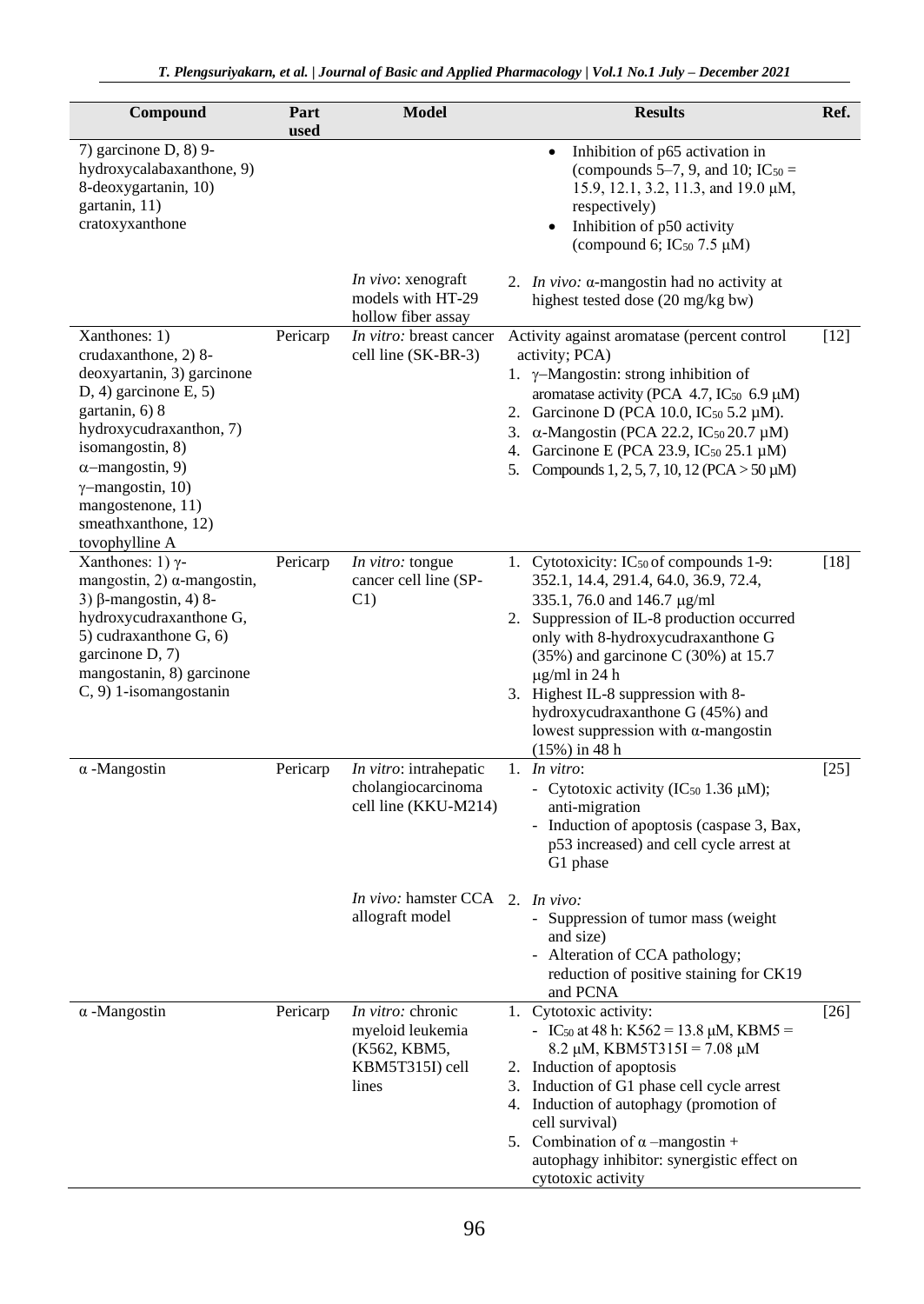| Compound            | Part<br>used | <b>Model</b>                                                                                                                                     |    | <b>Results</b>                                                                                                                                                                                                                                                                                                                                                                                                                                                                                                                                                                                                                                                                                                                                                                 | Ref.   |
|---------------------|--------------|--------------------------------------------------------------------------------------------------------------------------------------------------|----|--------------------------------------------------------------------------------------------------------------------------------------------------------------------------------------------------------------------------------------------------------------------------------------------------------------------------------------------------------------------------------------------------------------------------------------------------------------------------------------------------------------------------------------------------------------------------------------------------------------------------------------------------------------------------------------------------------------------------------------------------------------------------------|--------|
| $\alpha$ -Mangostin | Pericarp     | In vitro:<br>adenocarcinoma colon<br>cell line (HT-29)<br>In vivo: xenograft<br>mice bearing HT-29<br>$(n=48)$ , 900 mg/kg bw                    |    | 1. In vitro:<br>- Cytotoxic activity ( $IC_{50}$ 26 $\mu$ M)<br>- Decrease of cellular Bcl2 and $\beta$ -<br>catenin<br>2. <i>In vivo</i> : Reduction of tumor volume and<br>masses                                                                                                                                                                                                                                                                                                                                                                                                                                                                                                                                                                                            | $[27]$ |
| $\alpha$ -Mangostin | Pericarp     | <i>In vitro:</i> oral<br>squamous cell<br>carcinoma (HSC-2,<br>HSC-3, HSC-4, Ca9-<br>22, SAS) cell lines                                         |    | 1. c-Myc expression: high expression in<br>SAS, low expression in HSC-4<br>2. Cytotoxic activity<br>- $\alpha$ - mangostin: activity against SAS,<br>but not HSC-4<br>- rhTRAIL: no activity against both cells<br>- Combination: $(20 \mu M)$ and rhTRAIL<br>$(100 \text{ ng/ml})$ : synergistic activity on<br>SAS, but not HSC-4<br>3. Combination: induction of apoptosis and<br>S/G2/M-phase cell cycle arrest (SAS)                                                                                                                                                                                                                                                                                                                                                      | $[41]$ |
| $\alpha$ -Mangostin | Pericarp     | In vitro: pancreatic<br>cancer (BxPC-3,<br>MIAPaCa-2) cell<br>lines.                                                                             |    | 1. Cytotoxic activity<br>2. Anti-metastasis: anti-migration/anti-<br>invasion (deceased MMP-2, MMP-9 and<br>increased E-cadherin protein expression)<br>3. Inhibition of phosphorylation of<br>extracellular-signal-regulated kinase<br>(ERK) signaling pathway                                                                                                                                                                                                                                                                                                                                                                                                                                                                                                                | $[42]$ |
| $\alpha$ -Mangostin | Pericarp     | <i>In vitro</i> : lung<br>fibroblast (WI-38),<br>non-small cell lung<br>cancer (A549),<br>peripheral blood<br>mononuclear cells<br>(hPBMC) cells |    | 1. Cytotoxic activity (only on A549; IC <sub>50</sub><br>$\sim$ 10 µM)<br>2. Induction of apoptosis<br>3. Induction of ROS generation                                                                                                                                                                                                                                                                                                                                                                                                                                                                                                                                                                                                                                          | [43]   |
| $\alpha$ -Mangostin | Pericarp     | In vitro:<br>hepatocarcinoma<br>(HepG2), anoikis-<br>resistant HepG2 cell<br>lines                                                               |    | 1. Anoikis-resistant HepG2: more aggressive,<br>rapid proliferation, doxorubicin resistance,<br>up-regulation of anti-apoptotic protein<br>levels, and epithelial-to-mesenchymal<br>transition (EMT) phenotype<br>2. Cytotoxic activity: inhibition of anoikis-<br>resistant HepG2 cell survival (through<br>induction of caspase-9, caspase-8 and<br>caspase-3 activity); increase of pro-<br>apoptotic protein (Bax, Bim, t-Bid) levels;<br>decrease of anti-apoptotic protein (c-FLIP,<br>Mcl-1) levels<br>3. Anti-metastasis: reduction of cell re-<br>adhesion and migration, MMP-2 and<br>MMP-9 secretions, and EMT-involved<br>protein (N-cadherin, $\alpha V$ , $\beta 1$ integrin, and<br>vimentin) expression<br>4. Suppression of AKT and ERK signaling<br>pathways | [44]   |
| $\alpha$ -Mangostin | Pericarp     | In vitro: human colon<br>cancer (DLD-1) cell<br>line                                                                                             | 1. | In vitro:<br>- Cytotoxic activity (IC <sub>50</sub> 7.5 $\mu$ M)<br>- Induction of apoptosis (via<br>endonuclease-G, not caspase)<br>- Suppression of phospho-Akt pathway;<br>increase of microRNA-143                                                                                                                                                                                                                                                                                                                                                                                                                                                                                                                                                                         | $[45]$ |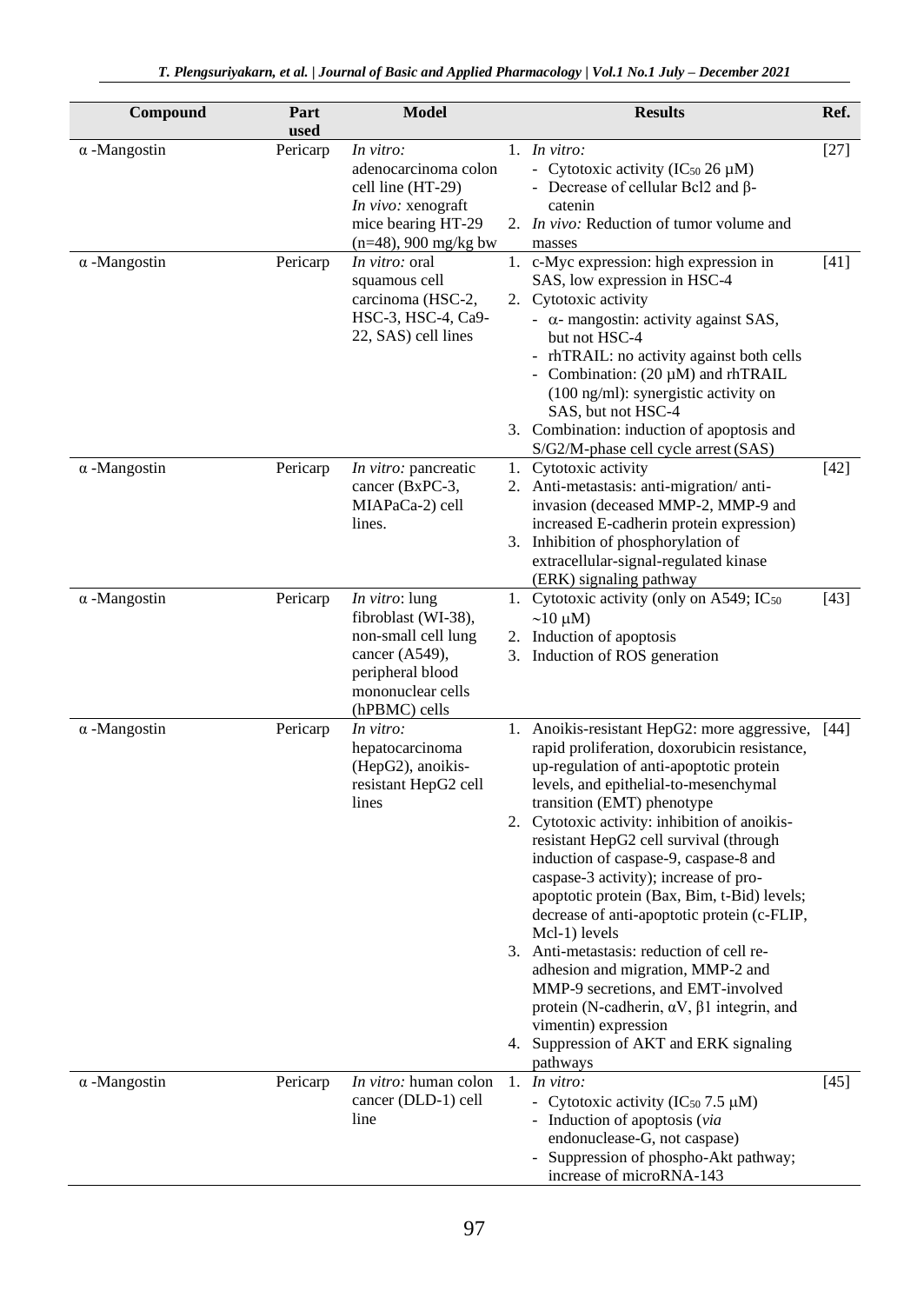| Compound            | Part<br>used | <b>Model</b>                                                                                                        | <b>Results</b>                                                                                                                                                                                                                                                 | Ref.   |
|---------------------|--------------|---------------------------------------------------------------------------------------------------------------------|----------------------------------------------------------------------------------------------------------------------------------------------------------------------------------------------------------------------------------------------------------------|--------|
|                     |              |                                                                                                                     | - Combination of 2.5 $\mu$ M $\alpha$ -mangostin +<br>2.5 µM 5-FU: synergistic activity on<br>tumor growth inhibition                                                                                                                                          |        |
| $\alpha$ -Mangostin | Pericarp     | In vitro:<br>chondrosarcoma cell<br>(bone cancer) cell line<br>(SW1353)                                             | 1. Cytotoxic activity (IC $_{50}$ 10 $\mu$ g/ml)<br>Induction of apoptosis (mitochondrial<br>2.<br>pathway)<br>3. Suppression of ERK, JNK, and Akt<br>signaling pathways                                                                                       | $[4]$  |
| $\alpha$ -Mangostin | Pericarp     | In vitro: breast cancer<br>(MDA-MB-468,<br>AU565, SKBR3,<br>T47D) cell lines                                        | Cytotoxic activity ( $IC_{50}$ 7.5 µM)<br>1.<br>2. Induction of apoptosis (HER2/PI3K/Akt,<br>and MAPK signaling pathways)<br>3. Suppression of phosphorylation of ERa,<br>HER2, PI3K, Akt, and ERK1/2; increase<br>of $p$ -JNK1/2 and $p$ -p38                 | $[46]$ |
| $\alpha$ -Mangostin | Pericarp     | <i>In vitro:</i> breast cancer<br>(MDA-MB231) cell<br>line                                                          | 1. Cytotoxic activity (IC $50\,20\,\mu$ M)<br>2. Induction of apoptosis<br>Induction of G1-phase cell cycle arrest<br>3.<br>4. Induction of p21 <sup>cip1</sup> expression; decrease<br>of cyclins, cdc(s), CDKs, and PCNA<br>(proliferating nuclear antigen). | $[47]$ |
| $\alpha$ -Mangostin | Pericarp     | In vitro: gastric<br>adenocarcinoma<br>(BGC-823, SGC-<br>7901) cell lines                                           | 1. Cytotoxic activity $(< 3 \mu g/mL$ : no effect,<br>optimal concentration =7 $\mu$ g/ml)<br>2. Induction of apoptosis and mitochondrial<br>dysfunctions<br>3. Suppression of Stat3/pSTAT3 activation                                                         | $[48]$ |
| $\alpha$ -Mangostin | Pericarp     | In vitro: human<br>metastatic melanoma<br>(SK-MEL-28) and<br>human squamous cell<br>carcinoma (A-431)<br>cell lines | 1. Cytotoxic activity<br>2. Anti-metastasis (anti-migration, anti-<br>invasion, anti-adhesion; decrease of<br>MMP-2, MMP-9, $NF-\kappa B$ and $Akt1$ )                                                                                                         | $[49]$ |
| $\alpha$ -Mangostin | Pericarp     | In vitro:<br>mucoepidermoid<br>carcinoma cell line<br>$(YD-15)$                                                     | 1. $In vitro:$<br>- Cytotoxic activity<br>- Induction of apoptosis<br>- Induction of cell arrest at sub-G1<br>phase<br>- Suppression of phosphorylation of<br>ERK1/2 and p38 MAPK and reduction<br>of c-myc expression                                         | $[50]$ |
|                     |              | In vivo: BALB/c nude 2. In vivo:<br>mice bearing YD-15<br>$(10, 20 \text{ mg/kg}$ bw ip.)                           | - Inhibition of tumor size<br>- Induction of apoptosis in treated mice<br>than control (through suppression of<br>ERK1/2 and p38 MAPK signaling<br>pathways)                                                                                                   |        |
| $\alpha$ -Mangostin | Pericarp     | In vitro: breast cancer<br>(MCF-7, MDA-<br>MBA-231) cell lines                                                      | 1. Cytotoxic activity (IC <sub>50</sub> MCF-7 = 3.6 $\mu$ M<br>24 h / 2.7 µM 48 h; MDA-MB-231=<br>3.4 μM 24 h/ 2.3 μM 48 h)<br>2. Induction of apoptosis<br>3. Inhibition of fatty acid synthase (FAS)<br>expression, FAS activity, FAS<br>accumulation        | $[51]$ |
| $\alpha$ -Mangostin | Pericarp     | In vitro: multicellular<br>spheroids prepared<br>from breast cancer                                                 | 1. Cytotoxic activity (at 48 h---MDA-MB-<br>231: IC <sub>50</sub> 1.30 μg/ml; MCF-7: IC <sub>50</sub> 1.60<br>$\mu$ g/ml)                                                                                                                                      | $[52]$ |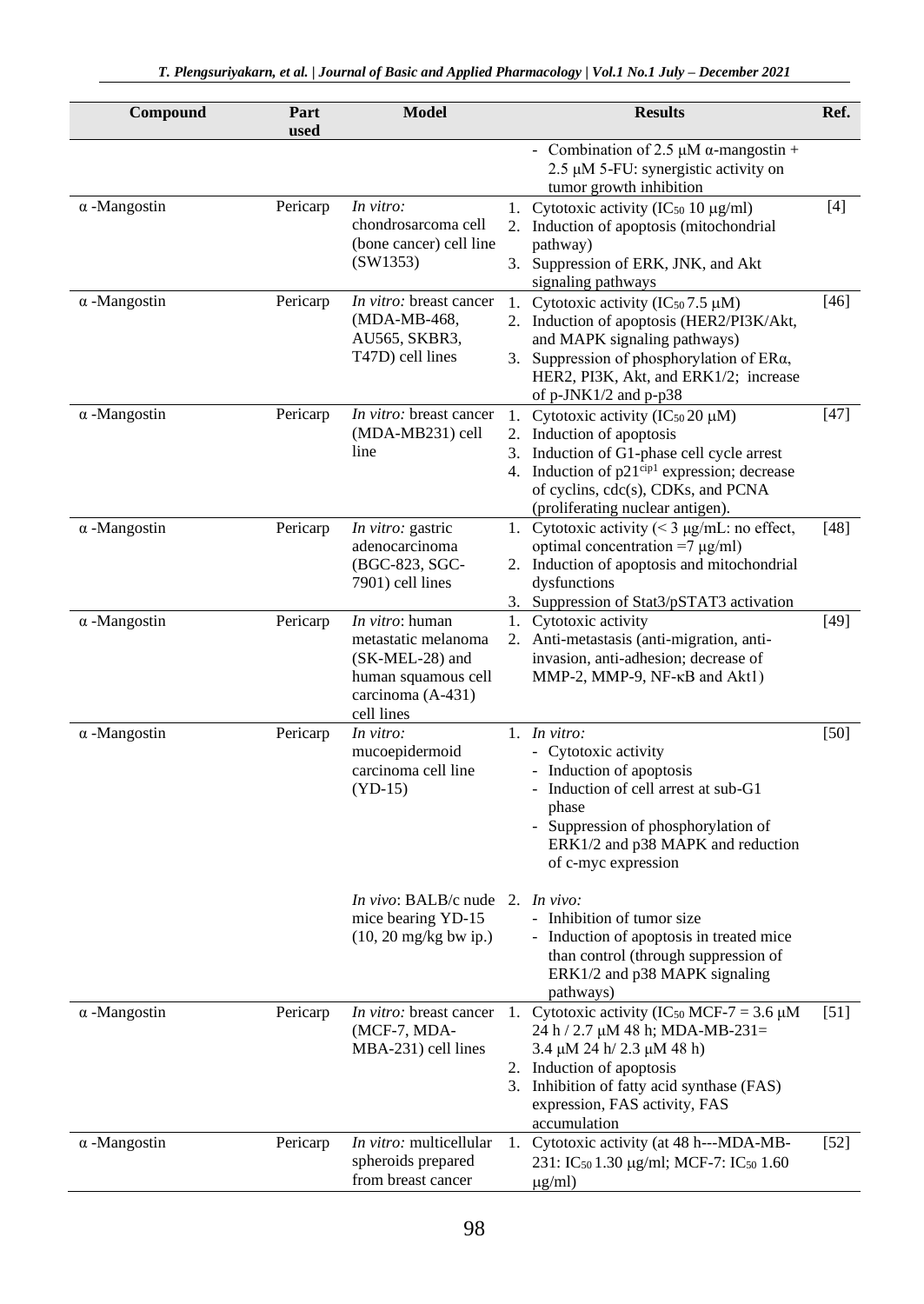| Compound            | Part<br>used | <b>Model</b>                                                                                                  | <b>Results</b>                                                                                                                                                                                                                                                                                                                                                                                                                                                                                                                                           | Ref.   |
|---------------------|--------------|---------------------------------------------------------------------------------------------------------------|----------------------------------------------------------------------------------------------------------------------------------------------------------------------------------------------------------------------------------------------------------------------------------------------------------------------------------------------------------------------------------------------------------------------------------------------------------------------------------------------------------------------------------------------------------|--------|
|                     |              | (MDA-MB-231,<br>MCF-7) cell lines                                                                             | 2. Induction of apoptosis (through<br>increasing caspase 3,6,7 activity)<br>3. Decrease in spheroid size, no cell                                                                                                                                                                                                                                                                                                                                                                                                                                        |        |
| $\alpha$ -Mangostin | Pericarp     | line $(HL60)$                                                                                                 | migration<br>In vitro: leukemia cell 1. Induction of apoptosis (mitochondrial<br>pathway via caspase 3,9, but not 8)<br>2. No effect on the expression of bcl-2<br>family proteins and activation of MAP<br>kinases                                                                                                                                                                                                                                                                                                                                      | $[53]$ |
| $\alpha$ -Mangostin | Pericarp     | In vitro: prostate<br>carcinoma cell line<br>$(PC-3)$                                                         | 1. Cytotoxic activity<br>2. Anti-metastasis (anti-adhesion, anti-<br>migration, and anti-invasion) through<br>reduction of MMP-2, MMP-9, and u-PA<br>expression<br>3. Suppression of phosphorylation of c-Jun<br>N-terminal kinase 1 and 2 (JNK1/2) and<br>inhibition of activation of nuclear factor<br>kappa B (NF-KB), c-Fos, and c-Jun                                                                                                                                                                                                               | $[54]$ |
| $\alpha$ -Mangostin | Pericarp     | In vivo: skin cancer<br>induced by<br>DMBA/TPA in ICR<br>mice $(5, 20 \text{ mg/kg})$<br>$bw$ , ip.)          | 1. Inhibition of tumor formation and growth<br>2. Promotion of the production of anti-<br>inflammatory factors<br>3. Induction of cell autophagy and apoptosis;<br>inhibition of PI3K/AKT/mTOR signaling<br>pathway (through decrease of the<br>expression of phospho-PI3K (p-PI3K), p-<br>Akt and p-mTOR).<br>4. No effect on the expressions of total<br>proteins of PI3K, AKT and mTOR                                                                                                                                                                | $[55]$ |
| $\alpha$ –Mangostin | Pericarp     | In vitro:<br>hepatocellular<br>carcinoma (HepG2,<br>Hep 3B, MHCC-<br>97L, Huh 7), liver<br>$(L02)$ cell lines | 1. Cytotoxic activity:<br>- IC <sub>50</sub> at 48 h: HepG2 = 10.69 µM, Hep<br>$3B = 10.92 \mu M$ , MHCC-97L =<br>7.03 $\mu$ M, Huh7 = 13.78 $\mu$ M<br>2. Induction of cell cycle arrest at G0/G1<br>phase (HepG2, Hep 3B, MHCC-97L, and<br>Huh $7)$<br>3. Cytotoxic activity against doxorubicin-<br>resistance (Hep 3B and Hep G2 exposed<br>to IL6) and malignantly transformed cells<br>$(L02/H-Ras, and L02/K-Ras)$<br>4. Down-regulation of cancer stem cell<br>biomarkers on HepG2, Hep 3B, L02,<br>L02/H-Ras, and L02/K-Ras (CD133 and<br>CD44) | $[56]$ |
| $\alpha$ –Mangostin | Pericarp     | In vitro: pancreatic<br>cancer (PL-45,<br>PANC1, BxPC3,<br>ASPC1) cell lines                                  | 1. In vitro:<br>- Cytotoxic activity (IC <sub>50</sub> 13-17 $\mu$ M), no<br>activity against non-tumorigenic<br>human pancreatic duct epithelial<br>(HPDE) cells (at $40 \mu M$ )<br>- Anti-metastasis: decrease of invasion<br>associated proteins: MMP9/ increase<br>of TIMP1<br>- Induction of apoptosis<br>- Inhibition of NF- KB and stat3<br>- Induction of cell cycle arrest at G1<br>phase                                                                                                                                                      | $[57]$ |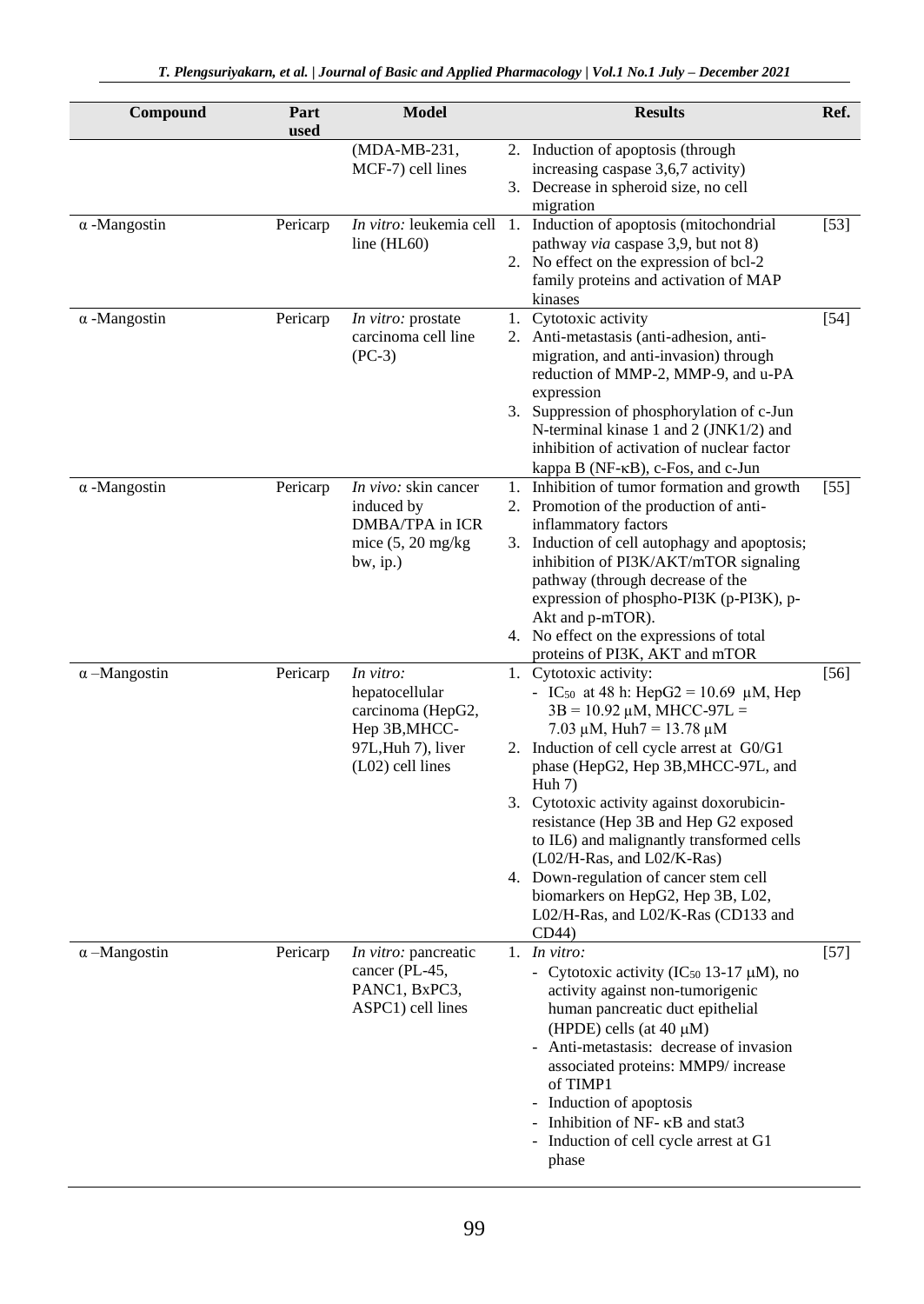| Compound                               | Part<br>used | Model                                                                                                                                                                                                   | <b>Results</b>                                                                                                                                                                                                                                                                                                                                                                                                                                                                                                            | Ref.   |
|----------------------------------------|--------------|---------------------------------------------------------------------------------------------------------------------------------------------------------------------------------------------------------|---------------------------------------------------------------------------------------------------------------------------------------------------------------------------------------------------------------------------------------------------------------------------------------------------------------------------------------------------------------------------------------------------------------------------------------------------------------------------------------------------------------------------|--------|
|                                        |              | In vivo: ectopically<br>and orthotopic<br>xenograft mince<br>bearing ASPC1/PL-45<br>cells (6 mg/kg bw, i.p.<br>5 days/week for 8<br>weeks)                                                              | 2. $In vivo:$<br>- Inhibition of tumor growth: primary<br>(PL-45) and secondary (ASPC1)<br>human PC cell-derived orthotopic and<br>ectopic xenograft tumors<br>- No sign of toxicity                                                                                                                                                                                                                                                                                                                                      |        |
| $\alpha$ –Mangostin                    | Pericarp     | In vitro: pancreatic<br>cancer (BxPc-3 and<br>Panc-1), normal<br>human pancreatic<br>ductal epithelial cell(<br>hTERT-HPNE) cell<br>lines                                                               | 1. In vitro:<br>- Cytotoxic activity [32µ M; inhibited<br>80% on BXPc-3, Panc-1, and 50% in<br>hTERT-HPNE]<br>- Induction of apoptosis<br>- Induction of cell cycle arrest (G1/G0<br>phase)<br>- Anti-metastasis (anti-migration/anti-<br>invasion; decrease of MMP-2, MMP-<br>9, N-cadherin, vimentin, and increased<br>E-cadherin)<br>- Suppression of the PI3K/Akt Pathway                                                                                                                                             | $[19]$ |
|                                        |              | <i>In vivo</i> : xenograft<br>nude mice baring<br>$BxPc-3$ cell. $(50$ or<br>$100$ mg/kg bw po).                                                                                                        | 2. <i>In vivo</i> : Inhibition of tumor growth                                                                                                                                                                                                                                                                                                                                                                                                                                                                            |        |
| $\alpha$ –Mangostin                    | Pericarp     | In vitro: prostate<br>cancer (LNCaP, PC3,<br>DU145, 22Rv1) cell<br>lines                                                                                                                                | 1. In vitro:<br>- Cytotoxic activity (IC <sub>50</sub> 5.9, 6.9, 22.5)<br>and $12.7 \mu M$ for LNCaP, $22Rv1$ ,<br>DU145 and PC3, respectively)<br>- Induction of apoptosis (PC3, and<br>22Rv1)<br>- Induction of cell cycle arrest at G1<br>phase (PC3, and 22Rv1)<br>- Inhibition of several kinases: JNK and<br>cyclin/cyclin-dependent kinase (CDK)<br>proteins (cell-free based kinase assay)<br>- Inhibition of proteins upstream of<br>CDK4: INK proteins (p15 INK4B, p16<br>INK4A), p27 Kip1 and CDK4 in<br>22Rv1 | $[58]$ |
|                                        |              | <i>In vivo:</i> xenograft<br>mice bearing 22Rv1<br>cells (100 mg/kg bw,<br>po.).                                                                                                                        | 2. In vivo: Inhibition of tumor growth                                                                                                                                                                                                                                                                                                                                                                                                                                                                                    |        |
| $\alpha$ -Mangostin and<br>derivatives | Pericarp     | In vitro: lung cancer<br>$(NCI-H460)$ , colon<br>cancer (SW-620),<br>pancreas cancer (AS-<br>PC1), breast cancer<br>(MDA-MBA 231),<br>skin cancer (B16-F10)<br>Structure Activity<br>Relationship (SAR) | 1. Cytotoxic activity<br>- IC <sub>50</sub> of $\alpha$ -mangostin: 3.23, 2.97, 4.02,<br>3.04, 3.23 uM for NCI-H460, SW-<br>620, AS-PC1, MDA-MBA 231, and<br>B <sub>16</sub> -F <sub>10</sub><br>- IC <sub>50</sub> of $\gamma$ -mangostin: 4.48, 5.69, 5.92,<br>5.87 uM for NCI-H460, SW-620, AS-<br>PC1, and MDA-MBA 231<br>Moderate cytotoxic activity in all cells:<br>phenyl group at C3 (IC <sub>50</sub> :4-6µM) and C6<br>$(IC_{50}: 14-18 \mu M), C4 (IC_{50}: 10-23 \mu M)$                                     | $[59]$ |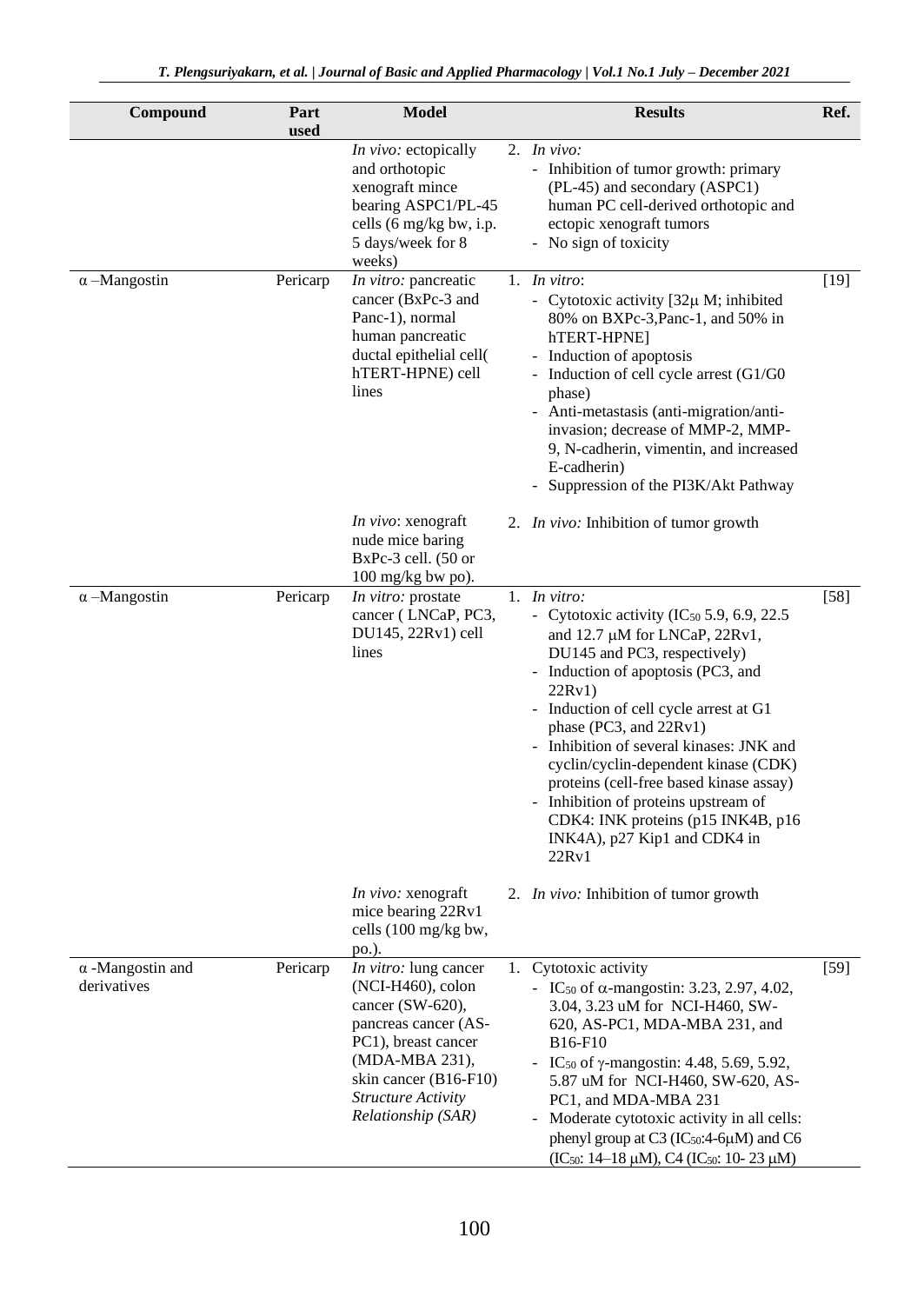|                                                                                                                                                 | usea                          |                                                                                                                                                                                                                                                               |    |                                                                                                                                                                                                                                                                                                                                                                                                                                                                                                                                                                                                                                                     |        |
|-------------------------------------------------------------------------------------------------------------------------------------------------|-------------------------------|---------------------------------------------------------------------------------------------------------------------------------------------------------------------------------------------------------------------------------------------------------------|----|-----------------------------------------------------------------------------------------------------------------------------------------------------------------------------------------------------------------------------------------------------------------------------------------------------------------------------------------------------------------------------------------------------------------------------------------------------------------------------------------------------------------------------------------------------------------------------------------------------------------------------------------------------|--------|
|                                                                                                                                                 |                               |                                                                                                                                                                                                                                                               |    | 2. Modification of chemical structure:<br>marked increase in solubility (3-19 fold<br>of $\alpha$ -mangostin                                                                                                                                                                                                                                                                                                                                                                                                                                                                                                                                        |        |
| $\alpha$ -Mangostin, gartanin                                                                                                                   | Mangost<br>een fruit<br>juice | In vitro: bladder<br>cancer (T24, RT4,<br>UMUC3, 5637,<br>TCCSUP, HT1376<br>and J82) cell lines;<br>mouse embryonic<br>fibroblasts (MEFs):<br>p53, TSC1 or TSC2<br>knockout mice                                                                              |    | 1. Cytotoxic activity<br>- Gartanin (IC <sub>50</sub> 4.1-18 $\mu$ M) and $\alpha$ -<br>mangosteen (IC <sub>50</sub> 7.0-9.8 µM)<br>Gartanin against MEFs: less sensitive<br>$(IC50 p53 knockout; 18.5 µM; TSC1)$<br>knockout $31.2 \mu M$ ,); TSC2 knockout =<br>more sensitive<br>2. Gartanin: inhibition of the down-stream<br>of the mTOR pathway via two different<br>mechanisms in T24 and RT4 cells;<br>activation of AMPKa and inactivation of<br>AKT, respectively.<br>3. Induction of apoptosis<br>4. Induction of autophagy                                                                                                              | $[17]$ |
| $\alpha$ -Mangostin, $\gamma$ -<br>mangostin, and 8-<br>deoxygartanin                                                                           | Pericarp                      | In vitro: melanoma<br>(SK-MEL-28) cell<br>line                                                                                                                                                                                                                |    | 1. Cytotoxic activity [IC <sub>50</sub> of $\alpha$ -<br>mangosteen, y-mangostin, and 8-<br>deoxygartanin = $5.92$ , 3.55, and 3.83<br>µg/ml, respectively]<br>2. Induction of apoptosis (via caspase<br>activation and disruption of<br>mitochondrial membrane pathways)<br>3. Induction of cell cycle arrest at G1 phase<br>(γ-mangostin and 8-deoxygartanine), $\alpha$ –<br>mangostin; no induction of cell arrest but<br>increase of sub G1 peak                                                                                                                                                                                               | $[15]$ |
| $\alpha$ -Mangostin, $\gamma$ -<br>mangostin                                                                                                    | Pericarp                      | In vitro: pancreatic<br>cancer (MIA PaCa-2,<br>PANC1) cell lines                                                                                                                                                                                              | 1. | Cytotoxic activity (IC <sub>50</sub> 8-25 $\mu$ M)<br>2. Induction of apoptosis<br>3. Induction of autophagy (via<br>AMPK/mTOR and p38)<br>4. Downregulation of expression level of<br>$miR-18a$<br>5. Combination with gemcitabine:<br>synergistic activity against MIA PaCa-2,<br>but antagonistic activity against PANC1                                                                                                                                                                                                                                                                                                                         | $[22]$ |
| $\alpha$ -Mangostin, iso-<br>mangostin, xanthone, 9,10<br>antraquinone, 9-<br>antracincarboxilic acid,<br>anthracene<br>$*$ $\alpha$ -Mangostin | Ethanolic<br>extract          | <i>In vitro:</i> lung cancer<br>(A549), colon cancer<br>$(HCT116)$ , cervix<br>cancer (HeLa), liver<br>cancer (HepG2),<br>promyelocytic<br>leukemia (HL-60),<br>breast cancer (MCF-<br>7), stomach cancer<br>(NUGC-3), prostate<br>cancer (PC3) cell<br>lines |    | 1. Cytotoxic activity<br>- A549 (lung cancer): $IC_{50} = 19.5 \mu M$<br>- HCT116 (colon cancer): $IC_{50} = 18.5$<br>μM<br>- HeLa (cervix cancer): $IC_{50} = 19.1 \mu M$<br>HepG2 (liver cancer): $IC_{50} = 20.5 \mu M$<br>HL-60 (promyelocytic leukemia): $IC_{50} =$<br>$16.2 \mu M$<br>MCF-7 (breast cancer): $IC_{50} = 19.3 \mu M$<br>$\overline{\phantom{a}}$<br>NUGC-3 (stomach cancer): $IC_{50} =$<br>$18.8 \mu M$<br>- PC3 (prostate cancer): $IC_{50} = 20.0 \mu M$<br>2. Inhibition of mammalian DNA<br>polymerase (pol) $\alpha$ , $\beta$ , $\gamma$ , and $\kappa$ activity<br>3. Inhibition of human on topo I & II ( $\alpha$ - | [60]   |

**Model Results Ref.**

 $Compound$ 

Part

mangostin >2-fold more potent than that

of mammalian pols activities)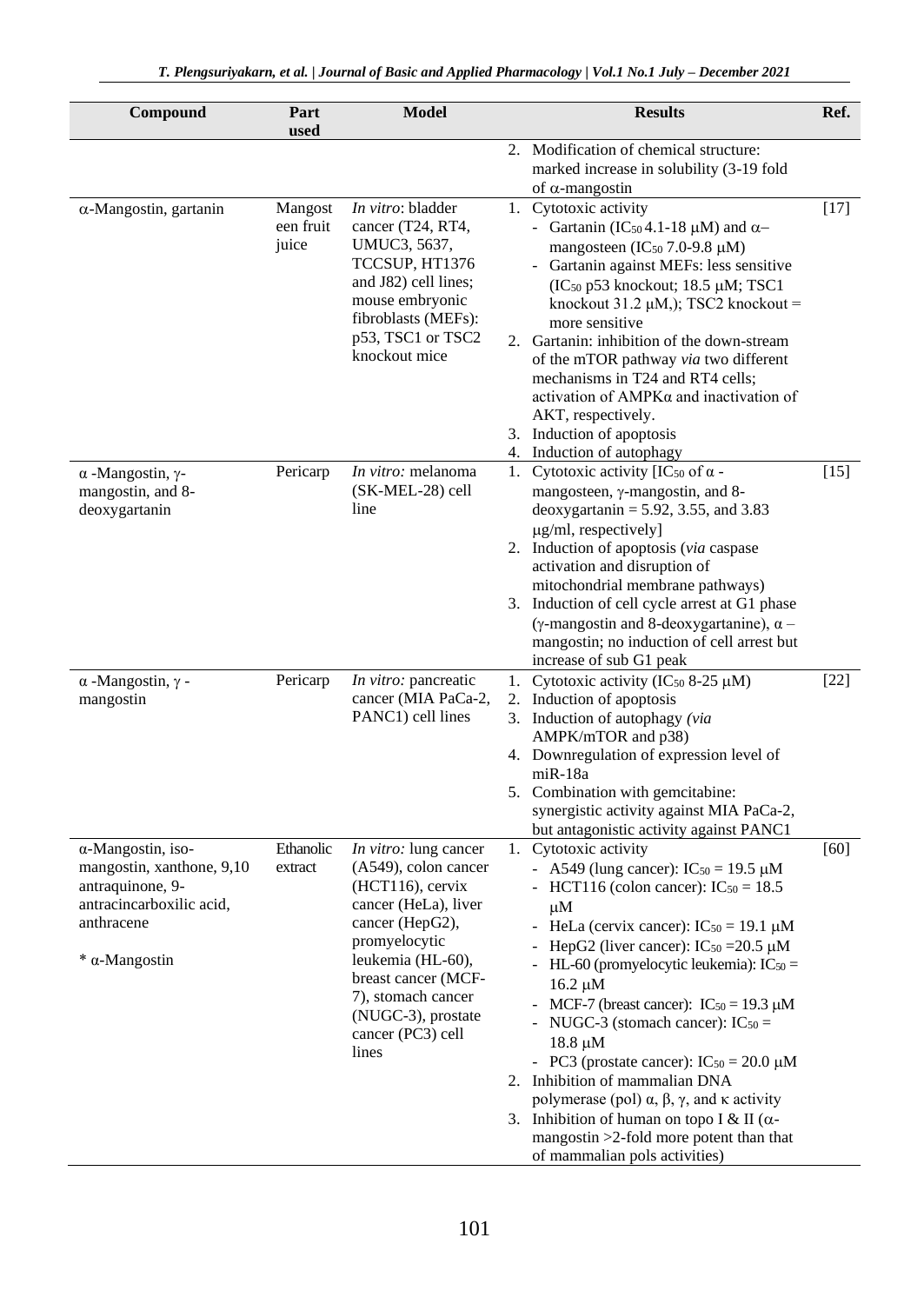| Compound                                                                                                                                                      | Part<br>used                              | <b>Model</b>                                                                                                                                                    |          | <b>Results</b>                                                                                                                                                                                                                                                                                                                                                                                                                      | Ref.   |
|---------------------------------------------------------------------------------------------------------------------------------------------------------------|-------------------------------------------|-----------------------------------------------------------------------------------------------------------------------------------------------------------------|----------|-------------------------------------------------------------------------------------------------------------------------------------------------------------------------------------------------------------------------------------------------------------------------------------------------------------------------------------------------------------------------------------------------------------------------------------|--------|
|                                                                                                                                                               |                                           |                                                                                                                                                                 |          | 4. Induction of cell cycle arrest at G2/M<br>phase in HCT116                                                                                                                                                                                                                                                                                                                                                                        |        |
| $\alpha$ -Mangostin, $\beta$ -mangostin,<br>3,6-di-O-Methyl-γ-<br>mangostin, fuscax-anthone<br>C, gartanin, 8-<br>deoxygartanin,<br>mangostanin, morusignin I | Fruit,<br>pericarp,<br>rind and<br>leaves | In vitro: cervical<br>cancer cell line<br>(HeLa)                                                                                                                | 1.       | $\beta$ -Mangostin: the strongest inhibitor;<br>inhibition of mammalian DNA polymerase,<br>human topoisomerase (IC <sub>50</sub> : 6.4-39.6 and<br>8.5-10 µM, respectively); not act as a DNA<br>intercalating agent, directly binds the<br>enzyme to inhibit its activity<br>2. β-Mangostin: cytotoxic activity (LD <sub>50</sub> 27<br>$\mu$ M); induction of cell cycle arrest at S<br>phase; induction of apoptosis via caspase | [6]    |
| $\gamma$ -Mangostin                                                                                                                                           | Pericarp                                  | In vitro: colon cancer<br>cell line (HT29)                                                                                                                      | 2.<br>3. | 1. Cytotoxic activity ( $IC_{50}$ 68.48 $\mu$ M at 48 h)<br>Induction of apoptosis<br>Induction of ROS generation                                                                                                                                                                                                                                                                                                                   | [61]   |
| $\gamma$ -Mangostin                                                                                                                                           | Pericarp                                  | In vitro: malignant<br>glioblastoma cell<br>lines, U87 MG<br>(astrocytoma<br>glioblastoma, grade<br>III) and GBM 8401<br>(glastomaliob<br>multiforme, grade IV) |          | 1. In vitro:<br>- Cytotoxic activity [IC50:7 4.14 (U87<br>MG) and 64.67 (GBM 8401) µM at<br>$48h$ ]                                                                                                                                                                                                                                                                                                                                 | $[13]$ |
|                                                                                                                                                               |                                           | In vivo: Wistar rat<br>brain mitochondria                                                                                                                       |          | 2. In vivo:<br>- Induction of apoptosis (via ROS<br>generation) and mitochondrial<br>dysfunction<br>- Anti-oxidant: inhibition of $Fe2+$ and<br>induction of lipid peroxidation in rat<br>brain                                                                                                                                                                                                                                     |        |
| $\gamma$ -Mangostin                                                                                                                                           | Pericarp                                  | In vitro:<br>hepatocarcinonma cell<br>line (HepG2); normal<br>liver cell line (Chang<br>liver)                                                                  |          | 1. $In vitro:$<br>- Cytotoxic activity (IC <sub>50</sub> HepG2 = 51<br>$\mu$ M, Chang liver = 149 $\mu$ M)                                                                                                                                                                                                                                                                                                                          | $[16]$ |
|                                                                                                                                                               |                                           | In vivo: Sprague-<br>Dawley rat liver                                                                                                                           |          | 2. In vivo:<br>- Inhibition of LPO and scavenger of<br>2,2-diphenyl-1-picrylhydrazyl on liver<br>mitochondria<br>Induction of apoptosis (via<br>intracellular ROS production) and<br>mitochondrial dysfunction<br>Induction of cell cycle arrest at sub-G1<br>peak (hypodiploid cells)                                                                                                                                              |        |
| $α$ -Mangostin, $β$ -<br>mangostin, y-mangostin,<br>mangostinon, egarcinone<br>E, 2-isoprenyl-1,4-<br>dihydroxy-3-<br>methoxyxanthone                         | Pericarp                                  | In vitro: leukemia<br>(HL60, K562, NB4,<br>U937) cell lines                                                                                                     |          | 1. Cytotoxic activity<br>- IC <sub>50</sub> of $\alpha$ , $\beta$ , $\gamma$ -mangosteen against<br>HL60 cell = 6.8, 7.6, and 6.1 $\mu$ M,<br>respectively<br>- 10 $\mu$ M of $\alpha$ -mangostin: marked<br>inhibition of the growth of all cell lines<br>(HL60, NB4, and U937)<br>- K562: most resistant to $\alpha$ -mangostin<br>2. Induction of apoptosis (via caspase-3<br>activation)                                        | $[10]$ |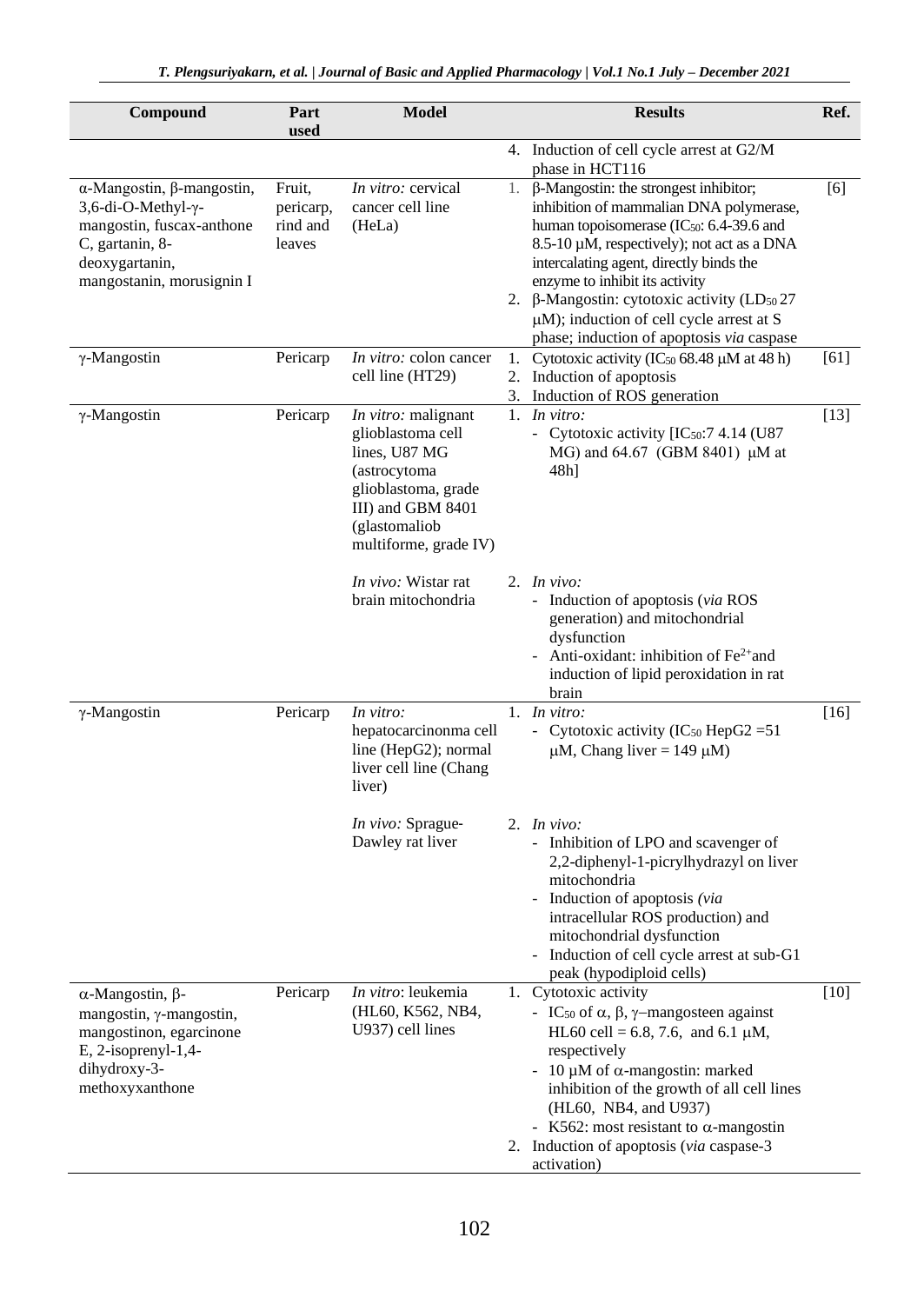#### **4.1 Breast cancer**

Breast cancer is the most common type of cancer diagnosed in women, and is the second highest cause of cancer deaths worldwide. <sup>51</sup> It also occurs in men, but with more than 100-fold less frequent than in women. Surgical resection, radiation therapy, chemotherapy, and hormonal therapy serve as the treatment options for early-stage breast cancer. However, the emergence of drug resistance and high toxicity of the chemotherapeutic drugs have undermined their clinical uses. The development of effective treatment strategies to cure and prevent breast cancer is therefore more demanding and inevitable.<sup>8</sup>

Various *in vitro* studies have demonstrated the cytotoxic potential of mangosteen and isolated compounds in various breast cancer cell lines, *i.e.*, SK-BR-3,<sup>8,9,12,32,46</sup> MDA-MBA 231, 47,59,51,52 MDA-MB-468, AU565, T47D,<sup>46</sup> BC-1,<sup>7,11</sup> and MCF-7,<sup>21,30,36,38,51,52,60</sup> α-Mangostin was reported to exhibit anticancer activity *via* various mechanisms including induction of cell cycle arrest (through increasing p21cip and decreasing of cyclins, CDK, and proliferating nuclear agent), 47 induction of apoptosis (through downregulating ERα, HER2, PI3K, Akt, ERK1/2, and MAPK signaling pathways), up-regulation of p-JNK1/2 and p-p38, 46 inhibition of essential metabolism enzymes (aromatase<sup>12</sup> and fatty acid synthetase $51$ ), reduction of oxidative stress (through inhibition of DPPH radical activity and intracellular ROS (reactive oxygen species), <sup>8,30,32</sup> and inhibition of cell migration associated with cancer metastasis. 52 In response to ROS, a similar finding was observed with the crude methanolic and ethanolic extracts of mangosteen in SKBR3 and MCFC-78,30,32 cell lines. Ethanolic extract of mangosteen containing  $\alpha$ -, isomangostin xanthone,  $^{26,27}$ anthraquinone, 9-antracincarboxilic acid and anthracene, was shown to inhibit cell proliferation associated with the formation of apoptotic bodies and induce cell cycle arrest in G2/M phase. <sup>60</sup> Significant cytotoxicity against breast cell lines MCF-7 and BC-1 was demonstrated with the prenylated xanthones

1,3,7-trihydroxy-2-(3-methyl-2-butenyl)-8- (3-hydroxy-3-methylbutyl)-xanthone, 1,3,8 trihydroxy-2-(3-methyl-2-butenyl)-4-(3-hy droxy-3-methylbutanoyl)-xanthone, mangoste non C, 3-isomangostin, garcinon D and hydroxycalabaxanthone, together with the five known compounds garcinones C and D, gartanin, xanthone I, and  $\gamma$ -mangostin.<sup>11,37</sup> Moreover, modification of chemical structure of  $\alpha$ -mangostin with phenyl group at C3, C4 and C6 provided compounds with moderate cytotoxic activity against MDA-MBA 231 cells.<sup>59</sup> The anticancer activity of  $\gamma$ -mangostin, garcinone D, and garcinone E was shown to be through inhibition of the aromatase activity, leading to reduction of estrogen production. <sup>12</sup> Mangosteen and its isolated compounds have been reported to effectively inhibit or suppress cancer growth through various pathways. Among all mangosteen compounds, α-mangostin appears to be the most promising candidate for further research and clinical application in breast cancer.

#### **4.2 Colon cancer**

Colorectal cancer is the third in incidence after lung and breast cancers and accounts for about 10% and 8% of total cases and deaths of cancer, respectively. 2 The antiproliferative and anticancer activity against colon cancer of mangosteen compounds have been supported by an impressive amount of data from human cell culture system as well as animal models*.*

 $\alpha$ -Mangostin was shown to exert potent cytotoxic against the colon cancer cell lines HT-29,<sup>7,27</sup> HCT116,<sup>60</sup> and DLD-1.<sup>45</sup> The activity was demonstrated to be associated with inhibition of DNA polymerase, topoisomerase I and topoisomerase  $II, 60$  induction of cell cycle arrest at G2/M phase, $60$  and induction of apoptosis by endonuclease-G activation (caspase-independent)<sup>45</sup> (through suppression of cellular Bcl-2, β-catenin, AKT pathway, NF-  $\kappa$ B pathway, and activation of miR-143).<sup>7,27,45</sup> Synergistic effect on tumor growth inhibition was demonstrated when given in combination with the conventional chemotherapeutic drug 5 fluorouracil (5-FU). <sup>45</sup> Potent antitumor activity of  $\alpha$ -mangostin was shown in HT-29 C colorectal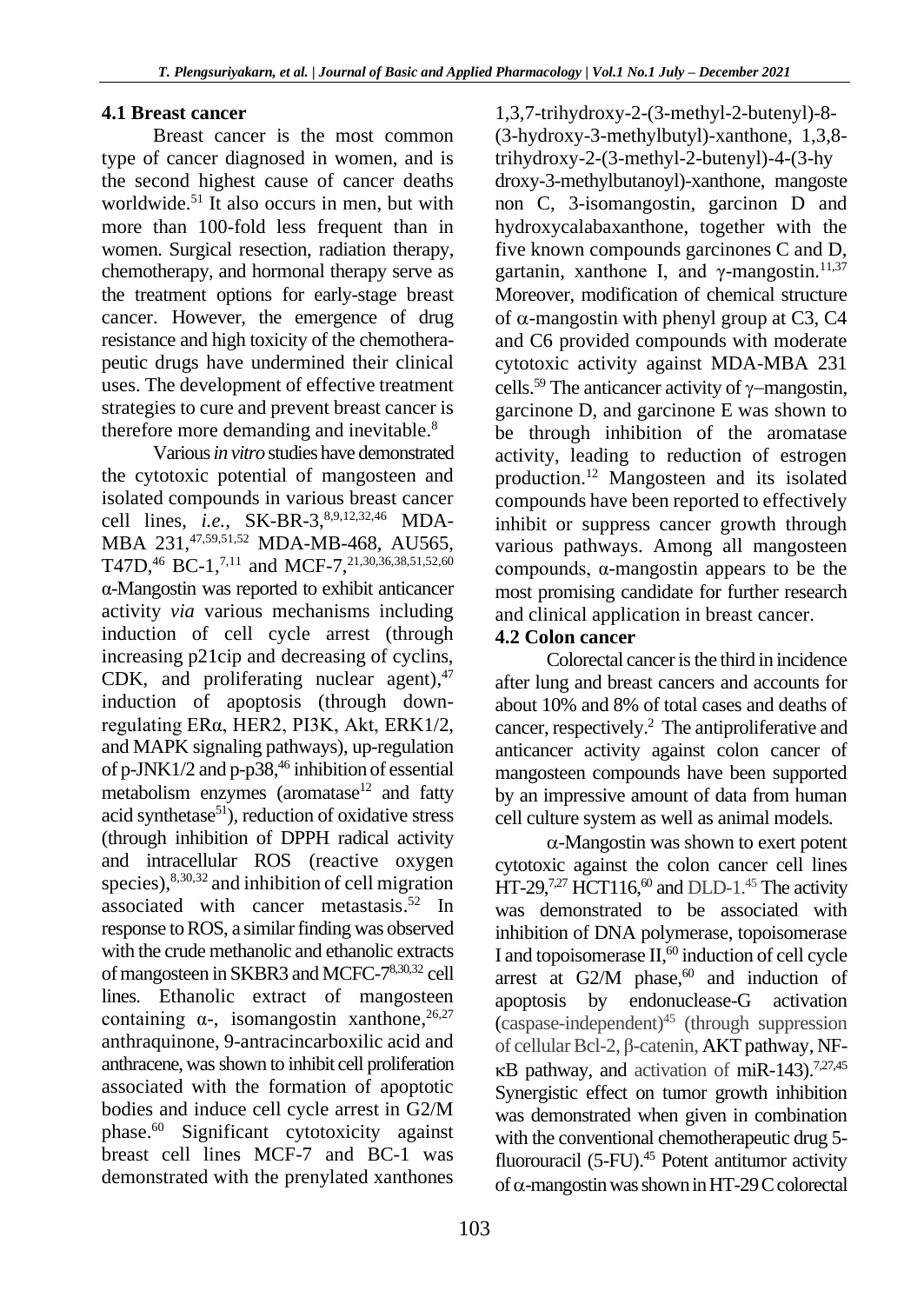carcinoma-bearing athymic nude mice. 27 However, it did not exhibit promising activity in the in *vivo* hollow fiber assay. <sup>5</sup> The cytotoxic activity against HT29 colon cancer cell of another xanthone compound,  $\gamma$ -mangostin, was shown to be linked with the induction of apoptosis through increasing ROS generation. 61

Xanthone extract consisting of the two major compounds, *i.e.*,  $\alpha$ - and  $\gamma$ -mangostin showed potent cytotoxic activity against colon cancer cell lines HCT116, COLO205, SW620, MIP-101, and  $CX-1.^{2,14}$  The activity was associated with caspase-dependent apoptosis induction in both extrinsic and intrinsic pathways, inhibition of cell proliferation and tumor metastasis *via* up-regulation of the MAPK/ERK, c-Myc/ Max, p53, and JNK cell signaling pathways, as well as inhibition of NF-KB. 2,14 Potent antitumor activity was demonstrated in HT-29 and COLO 25-bearing athymic nude mice. 14,27 In addition, the extract was also shown to inhibit colon cancer development (oncogenesis) in 1,2 di-methyl hydrazine-induced colon cancer in rats. <sup>33</sup> Cytotoxic activity of other xanthones isolated from the stem bark of mangosteen was investigated in HCT-116, 38 and HT-29<sup>7</sup> human colon cancer cell lines. 3-Isomangostin, βmangostin, garcinone D, and 9-hydroxycalabaxanthone showed potent activity against HT-29 colon cell line, <sup>7</sup> while garcinone E showed potent activity against HCT-116 cell line.<sup>38</sup>

#### **4.3 Hepatocellular carcinoma**

Hepatocellular carcinoma (HCC) is a primary malignancy of the liver which is one of the most common cancers in the world. The primary risk factors for HCC include infection with hepatitis B or hepatitis C virus, alcoholic liver disease, and most probably non-alcoholic fatty liver disease. <sup>16</sup> α-Mangostin was shown to inhibit the proliferation of hepatocellular Hep-G2 cell, 28,38,44,56,60 HEP 3B, MHCC97L, Huh7, 56 and aggressive and drug-resistance hepatocellular<sup>44,56</sup> cell lines. The underlying cytotoxic activity of  $\alpha$ mangostin against hepatocellular cells was due to the induction of caspase activities, enhancement of pro-apoptotic protein, and reduction of anti-apoptotic protein levels.<sup>44</sup>

This subsequently suppressed cell metastasis by inhibiting cell re-adhesion, cell migration, cell invasion, and epithelial-to-mesenchymal transition (EMT)-involved protein expressions. The modulatory effects of  $\alpha$ -mangostin making the cells more susceptible to anoikis mechanisms, is probably due to the down-regulation of the ERK and AKT signaling pathways resulting in apoptosis induction. <sup>44</sup> Moreover, α-mangostin also reduced the cancer stem cell biomarkers in HepG2, Hep 3B, L02, L02/H-Ras, and L02/K-Ras cell lines. 56

The anticancer activity of  $\gamma$ -mangostin was demonstrated both *in vitro* and *in vivo.* 16 It potently inhibited lipid peroxidation and scavenged 2,2-diphenyl-1-picrylhydrazyl on rat liver mitochondria. In addition, it also induced cell cycle arrest at sub G1 and induced apoptosis through enhancing intracellular ROS production. These findings suggest that  $γ$ mangostin is a promising candidate compound for hepatocellular carcinoma. 16

Gartanin is another xanthone which showed promising cytotoxic activity against Hep3D, HepG2, and Huh7 cancer cell lines. The underlying mechanism of action was through induction of apoptosis and autophagy. 20 The JNK-BCL2 pathway is a critical regulator of gartanin-induced autophagy. The combination of gartanin with JNK-BCL2 inhibitor promoted cell apoptosis. 20

Xanthone crude extract was shown to exert cytotoxic activity against HepG2, with relatively lower toxicity on zebrafish embryo compared with  $\alpha$ -mangostin (tail ben deformity).<sup>28</sup>

Mangosteen ethanolic extract showed *in vivo* chemoprevention in diethylnitrosamine (DEN)-induced hepatic cancer in rats. 31

#### **4.4 Lung cancer**

Lung cancer is one of the most common malignant carcinomas, and its incidence has gradually increased worldwide over the last 10 years. Approximately 80-85% of lung cancers are classified as non-small cell lung cancer (NSCLC); the 5-year survival rate is only 15%. 21

α-Mangostin was shown to exhibit cytotoxic activity against A54943,60 and NCI-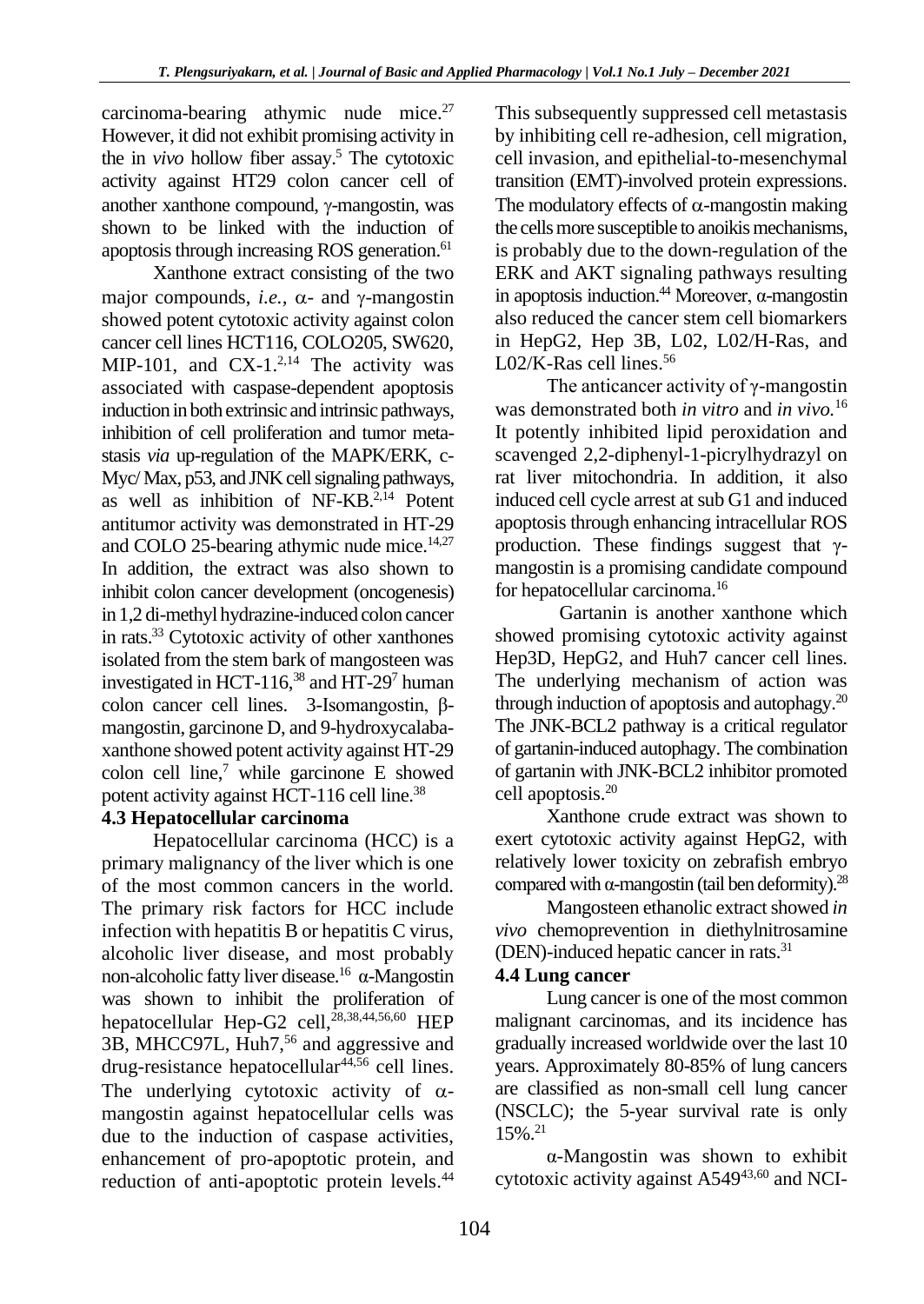H460<sup>59</sup> cell lines, possibly through induction of apoptosis *via* increased ROS generation. 43

The cytotoxic activity of mangostenone C and gartanin was demonstrated in small cell lung cancer (NC1-H187) cell line<sup>11</sup> and the cytotoxic activity of 1,3,7-trihydroxy-2-(3 methyl-2-butenyl)-8-(3-hydroxy-3-methylbutyl)-xanthone, 1,3,8-trihydroxy-2-(3-methyl-2-butenyl)-4-(3-hydroxy-3-methylbutanoyl) xanthone, garcinones C, and  $\gamma$ -mangostin was demonstrated in A549 and G1C82 human lung cancer cell lines. <sup>37</sup> On the other hand, 7-Odemethylmangostanin produced cytotoxic activity against A549 and H490 lung cancer cell lines.<sup>24</sup> The cytotoxic activity of manosenone F against lung cancer was shown to be through induction of apoptosis by enhancing ROS generation (*via*  activation of the MAPK pathway), reducing Bcl-2, Bcl-xL, and increasing Bax in NCI-H460 cells. Moreover, significant suppression of tumor growth was demonstrated in NCI‐ H460 cells-bearing nude mice treated with 3 mg/kg manosenone F. 21

#### **4.5 Prostate cancer (PC)**

Prostate cancer is commonly diagnosed in men at old age. Potent antiproliferative activity of α-mangostin was reported in various prostate cancer cell lines, *i.e.,* PC-3, 54,58,60 DU 145, <sup>58</sup> 22Rv1, and LNCaP. 34,35,58 The activity was associated with metastasis inhibition (through decreasing expression of MMP-2, MMP-9), and u-PA (through suppression of JNK1/2 and NF-KB signaling pathways),<sup>54</sup> induction of cell cycle arrest at G1 phase (through inhibition of upstream cyclin/cyclin-dependent kinase (CDK) proteins) *i.e.,* the INK proteins p15 INK4B, p16 INK4A, p27 Kip1, and CDK4), 58 and induction of apoptosis (through enhancing ER stress).<sup>34,35</sup> Significant suppression of tumor growth by  $\alpha$ mangostin was demonstrated in 22Rv1-bearing xenografted mice, 34,35,58

Another mangosteen compound, maclurin showed moderate cytotoxic activity against prostate cancer cell lines (PC3 and DU145). It exhibited pro-oxidant and apoptotic activity, as well as inhibitory activity on cancer metastases (through activation of p38 and inhibition of JNK, FAK, AKT, and c-Myc signaling).<sup>40</sup> In addition, 7-odemethyl mangostanin was also shown to inhibit PC-3 cell growth. 24

#### **4.6 Leukemia**

Promising cytotoxic activity of αmangostin against leukemic cells was reported in KBM5, KBM5T3, <sup>26</sup> K562, 10,26  $HL60$ ,  $^{10,53,59}$  NB4, and U937<sup>10</sup> cell lines. The activity was associated with the induction of cell cycle arrest at G1 phase, 26 induction of apoptosis (through activation of the caspase),  $^{10,26,53}$  and induction of autophagy.<sup>26</sup> Combination of α-mangostin with the autophagy inhibitor (chloroquine) produced synergistic cytotoxic activity against chronic myeloid leukemia cell lines. <sup>26</sup> Moreover, the xanthone extracts from the stem and root bark (hexane and chloroform extracts) showed potent cytotoxic activity against T-lymphoblastic leukemic cell line (CEM-SS). 5

#### **4.7 Pancreatic cancer**

Pancreatic cancer is one of fatal cancer found in both women and men. <sup>55</sup> The lethality of pancreatic cancer is due to aggressive local invasion, metastases, and resistance to chemotherapy.<sup>17</sup>

Cytotoxic activity of α-mangostin was demonstrated in various pancreatic cancer cell lines, *i.e.,* PL-45, PANC1, BxPC3, ASPCI, MIA PaCa-2, and Panc-1.<sup>17,20,40,55</sup> It inhibited metastasis by decreasing MMP-2, MMP-9, N-cadherin, vimentin, and increasing E-cadherin<sup>17,40,55</sup> through inhibition of extracellular-signalregulated kinase (ERK) signaling pathway<sup>40</sup>, inducing cell cycle arrest at G1/G0 phase, inducing apoptosis (through inhibition of NF- B, STAT3 and PI3K/Akt pathways), 17,55 and down-regulating miR-18a. 22 It was also shown to induce autophagy through AMPK/mTOR and p38 pathways<sup>22</sup>. In addition,  $\alpha$ -mangostin also significantly suppressed tumor growth in BxPc-3-xenografted nude mice. <sup>19</sup> Similar cytotoxic activity against pancreatic cancer cells was also observed with  $\gamma$ -mangostin.<sup>22</sup>

#### **4.8 Skin cancer**

Skin cancer, including melanoma and non-melanoma, is common in aging population and individuals exposing to intensive UV radiation as a result of ozone layer depletion.<sup>29</sup>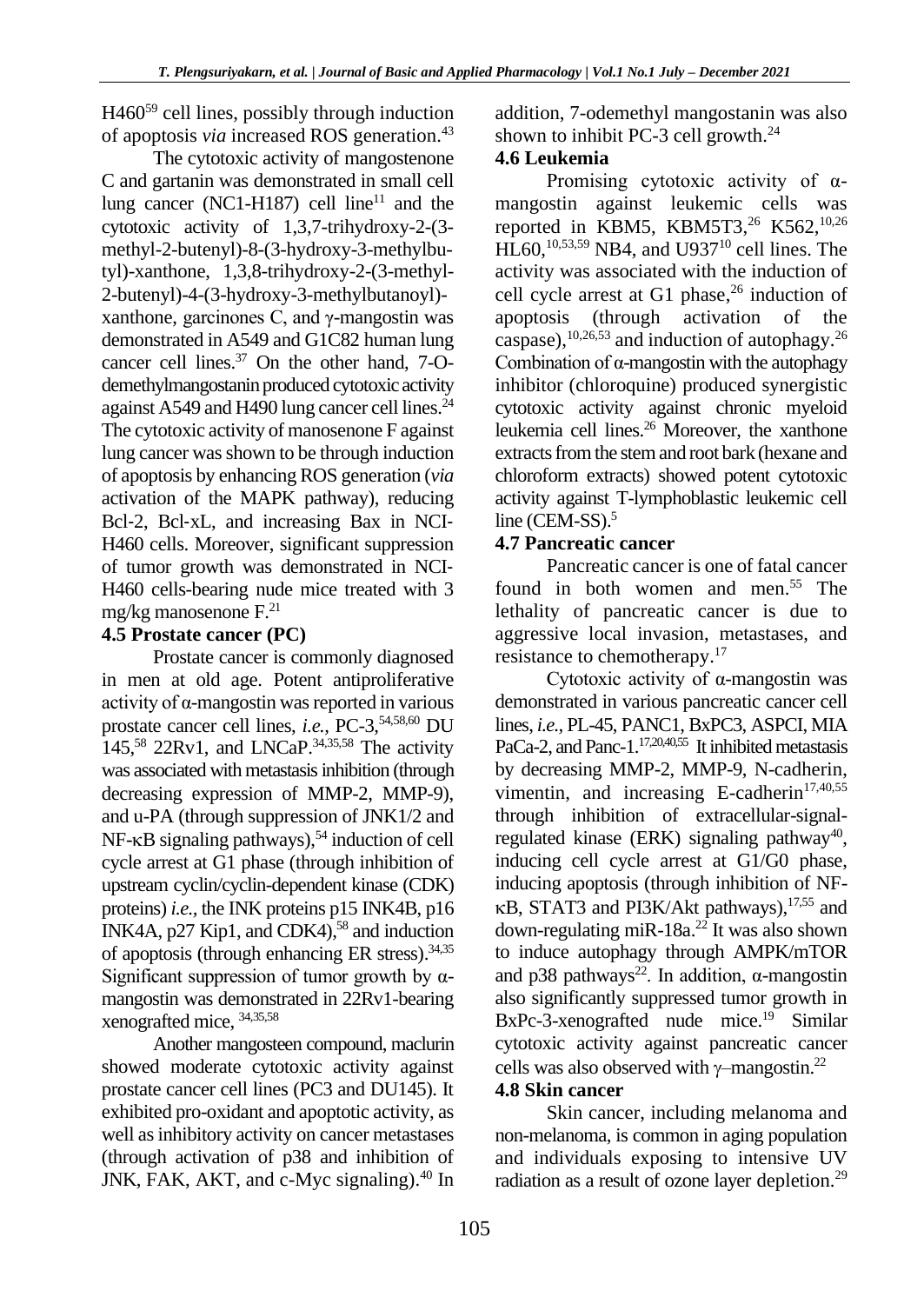Failure of chemotherapy leads to cancer cell metastasis. 49

Cytotoxic activity of α-mangostin was demonstrated in B16-F10, <sup>59</sup> SK-MEL-28, and A-43129,49 skin cancer cell lines. The activity was associated with the induction of apoptosis through caspases activation and disruption of mitochondrial membrane. 49 It also inhibited cancer cell metastasis by suppressing NF-κB and Akt1pathways, resulting in the reduction of MMP-2 and MMP-9 levels.<sup>49</sup> Similarly to  $\alpha$ -mangostin,  $\gamma$ mangosteen and 8 deoxy-gartanin also exhibited anti-proliferative activity through apoptosis induction. However, these two compounds induced cell cycle arrest at G1 phase, while α-mangostin did not induce cell arrest but increased the sub G1 peak. 49 In the *in vivo* model in DMBA/TPA-induced skin cancer in mice, α-mangostin inhibited tumor formation and tumor growth. It promoted the production of anti-inflammatory factors, and induced autophagy and apoptosis by suppressing PI3K/AKT/mTOR signaling pathway.<sup>55</sup> Besides, the cytotoxic activity of the crude ethanol extract of mangosteen pericarp was reported in human squamous cell carcinoma A-431 and melanoma SK-MEL-28 lines. The activity was related to its anti-oxidant property, as well as the induction of apoptosis *via* caspases activities, and the induction of cell cycle arrest at G1 phase.<sup>29</sup>

## **4.9 Oral cancer**

Human oral squamous cell carcinoma (HOSCC) is the most common malignant neoplasm arising in the mucosa of the upper aerodigestive tract.<sup>41</sup>

Potent cytotoxic activity of mangostenone C and α-mangostin was demonstrated in mouth carcinoma (KB) cell line with  $IC_{50}$  (50%) inhibitory concentration) of 2-3  $\mu$ g/ml.<sup>11</sup> 8-Hydroxycudraxanthone, garcinone and αmangostin showed promising cytotoxic activity against SP-C1 tongue cancer cell by suppression of interleukin-8.<sup>18</sup> In addition,  $\alpha$ mangostin also inhibited the growth of oral squamous cell carcinoma with high c-myc expression (SAS), but not cells with low c-

myc expression (HSC-4).<sup>41</sup> Combination of  $\alpha$ mangostin with rhTRAIL produced synergistic effect on SAS through inducing apoptosis and cell cycle arrest at S/G2/M phase.<sup>41</sup> Moreover, α-mangostin exhibited potent cytotoxic activity against mucoepidermoid carcinoma cell line (YD-15). The underlying mechanisms of action included induction of apoptosis, induction of cell cycle arrest at sub-G1 phase, and suppression of phosphorylation of ERK1/2, p38 MAPK, and c-myc expression. 50

#### **4.10 Brain cancer**

Glioma is an aggressive (rapid proliferation and extensive migration), and common primary tumor in the central nervous system (CNS).<sup>23</sup> 7-O-Demethyl mangostanin was reported to exhibit cytotoxic activity against malignant glioma cell (U87), <sup>24</sup> Another xanthone, gartanin, produced potent cytotoxic activity against T98G cell (IC<sub>50</sub> 10.8  $\mu$ M), as well as inhibited cancer cell metastasis (through induction of cell cycle arrest at G1 phase), and induction of autophagy (through inhibition of PI3K/Akt/ mTOR signaling path-way).<sup>23</sup> Furthermore, γmangostin showed cytotoxic activity against U87 MG and GBM 8401 cell lines through induction of apoptosis *via* ROS generation, resulting in mitochondrial dysfunction. Moreover, it also exerted antioxidant activity through inhibition of  $Fe<sup>2+</sup>$ -induced lipid peroxidation in rat brain. 13

#### **4.11 Cholangiocarcinoma**

Cholangiocarcinoma (CCA) is a chronic infection by liver flukes. The cytotoxic and anti-migration activity of α-mangostin in KKU-M214 cell line was reported to be through induction of apoptosis and cell arrest at G1 phase. It also showed potent tumorsuppressing activity in CCA- allograft hamster model. 25

#### **4.12 Gastric adenocarcinoma**

Gastric adenocarcinoma is very lethal disease. Cytotoxic activity of the xanthone compound 7-O-demethyl mangostanin was demonstrated in gastric carcinoma (SGC-7901) cell line.<sup>24</sup>  $\alpha$ -Mangostin exhibited cytotoxic activity against gastric adenocarcinoma (BGC-823 and SGC-7901) cell lines through induction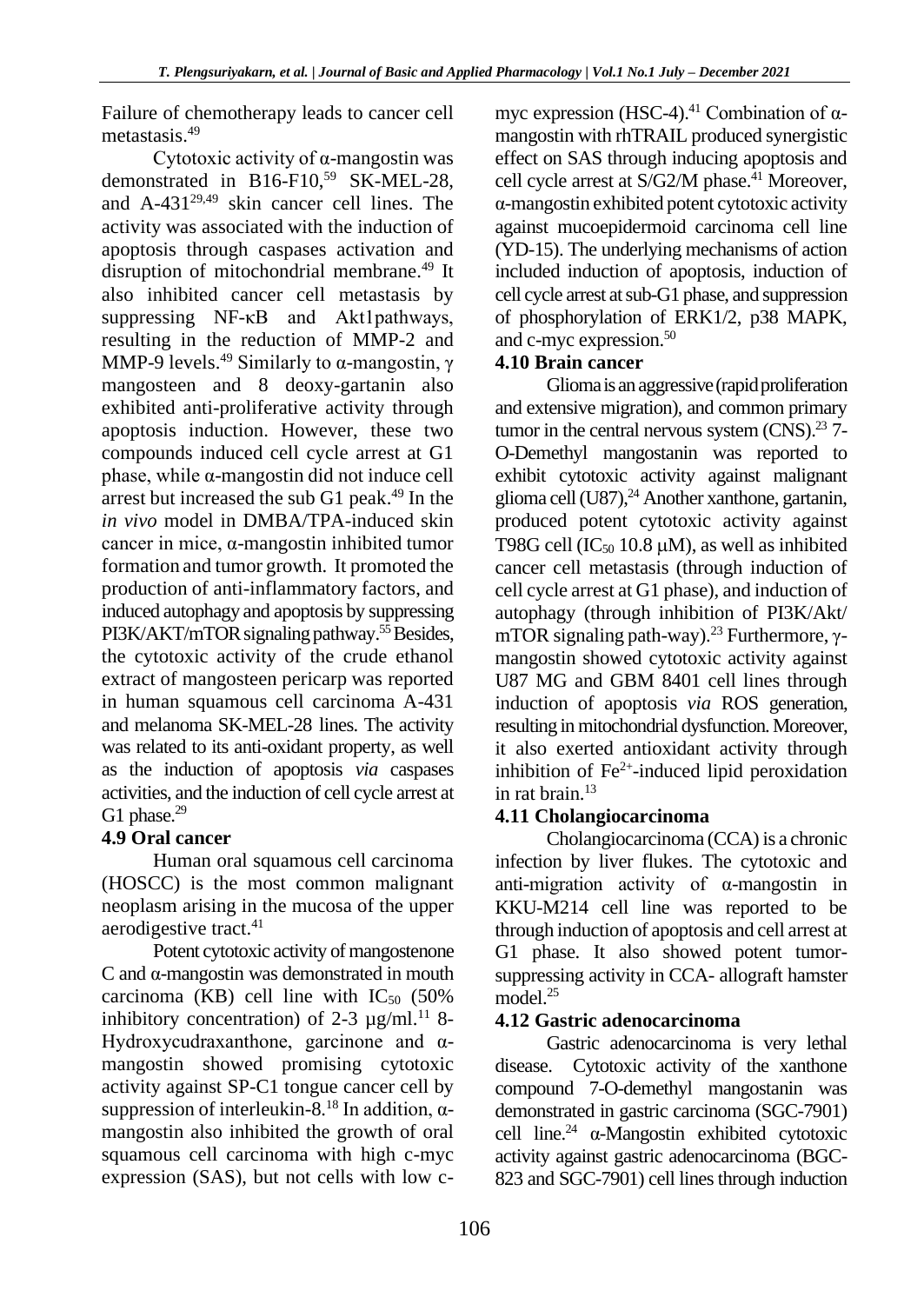of apoptosis and mitochondrial dysfunctions *via* suppressing Stat3/pSTAT3 pathway. 48

#### **4.13 Ovarian cancer**

Ovarian cancer is the most lethal gynecological malignant tumor. Ninety percent of the patients were diagnosed as epithelial ovarian cancer and 60% as serious carcinoma with highly heterogeneous characteristics. Surgery and chemotherapy are available but their clinical treatment outcomes are unsatisfactory due to chemoresistance.

Potent cytotoxic activity of γ-mangostin, β-mangostin, α-mangostin, garcinone C, 9 hydroxy calabaxanthone, 8-deoxygartanin, 8-hydroxycudraxanthone G, tovophyllin A, gacinone E, and 7-O-methylgarcinone E was demonstrated in HEY cell  $(IC_{50} < 10 \mu M)$ . Garcinone E also exhibited cytotoxic activity against other ovarian cancer cell lines (A2780 and A2780/Taxol). This activity was associated with the induction of apoptosis and endoplasmic reticulum (ER) stress. It also showed antimetastasis activity through inhibition of migration associated proteins (RhoA and Rac) and invasion associated proteins (MMP-2,9), as well as increase of TIMP1,2 proteins.<sup>39</sup>

## **4.14 Bladder cancer**

Bladder cancer is the fourth most common cancer worldwide. New emerging cases and death cases from bladder cancer were reported during 2012.

## **4.15 Bone tumor**

Chondrosarcoma is a malignant tumor which overproduces chondrocyte and cartilage matrix. α-Mangostin was reported to exhibit cytotoxic activity against the chondrosarcoma cell line (SW1353) through induction of apoptosis *via* the mitochondrial pathway by suppressing ERK, JNK, and AKT signaling pathways. 4

## **4.16 Others**

The cytotoxic activity of β-mangostin was demonstrated in human cervical (Hela) cell line. The mechanism involved was through induction of apoptosis and cell cycle arrest at S phase, as well as inhibition of DNA polymerase and topoisomerase enzymes. 6 Other xanthones, including 7-O-demethyl mangostanin also showed cytotoxic activity against nasopharyngeal carcinoma cell lines CNE1, CNE2, SUNE1, and HONE1. 24,37

# **5. Conclusion**

The present systematic review summarizes the potentials of mangosteen extracts and isolated compounds for cancer chemotherapy and chemoprevention based on previously published *in vitro* and *in vivo* studies. Xanthones, particularly α-mangostin, have been reported in various studies to be promising candidates for treatment of various types of cancer. Overall, mangosteen exerts its anticancer activity through inhibition of cell viability, induction of apoptosis, necrosis, autophagy, cell cycle arrest, and altering cell mobility alterations. Other proposed mechanisms include suppression of cancer by modulation of the signaling pathways, enhancement of ER stress, and inhibition of fatty acid synthetase.

# **Acknowledgements**

We thank Chulabhorn International College of Medicine (CICM) of Thammasat University, Center of Excellence in Pharmacology and Molecular Biology of Malaria and Cholangiocarcinoma of Thammasat University and National Research Council of Thailand (NRCT) for the support of this project.

## **References**

- [1] Sung H, Ferlay J, Siegel RL, Laversanne M, Soerjomataram I, Jemal A, Bray F. Global cancer statistics 2020: GLOBOCAN estimates of incidence and mortality worldwide for 36 cancers in 185 countries. CA Cancer J Clin. 2021;71(3):209-249.
- [2] Aisha AF, Abu-Salah KM, Ismail Z, Majid AM. *In vitro* and *in vivo* anti-colon cancer effects of *Garcinia mangostana* xanthones extract. BMC Complement Altern Med. 2012;12:104.
- [3] Sofowora A, Ogunbodede E, Onayade A. The role and place of medicinal plants in the strategies for disease prevention. Afr J Tradit Complement Altern Med. 2013;10(5): 210-229.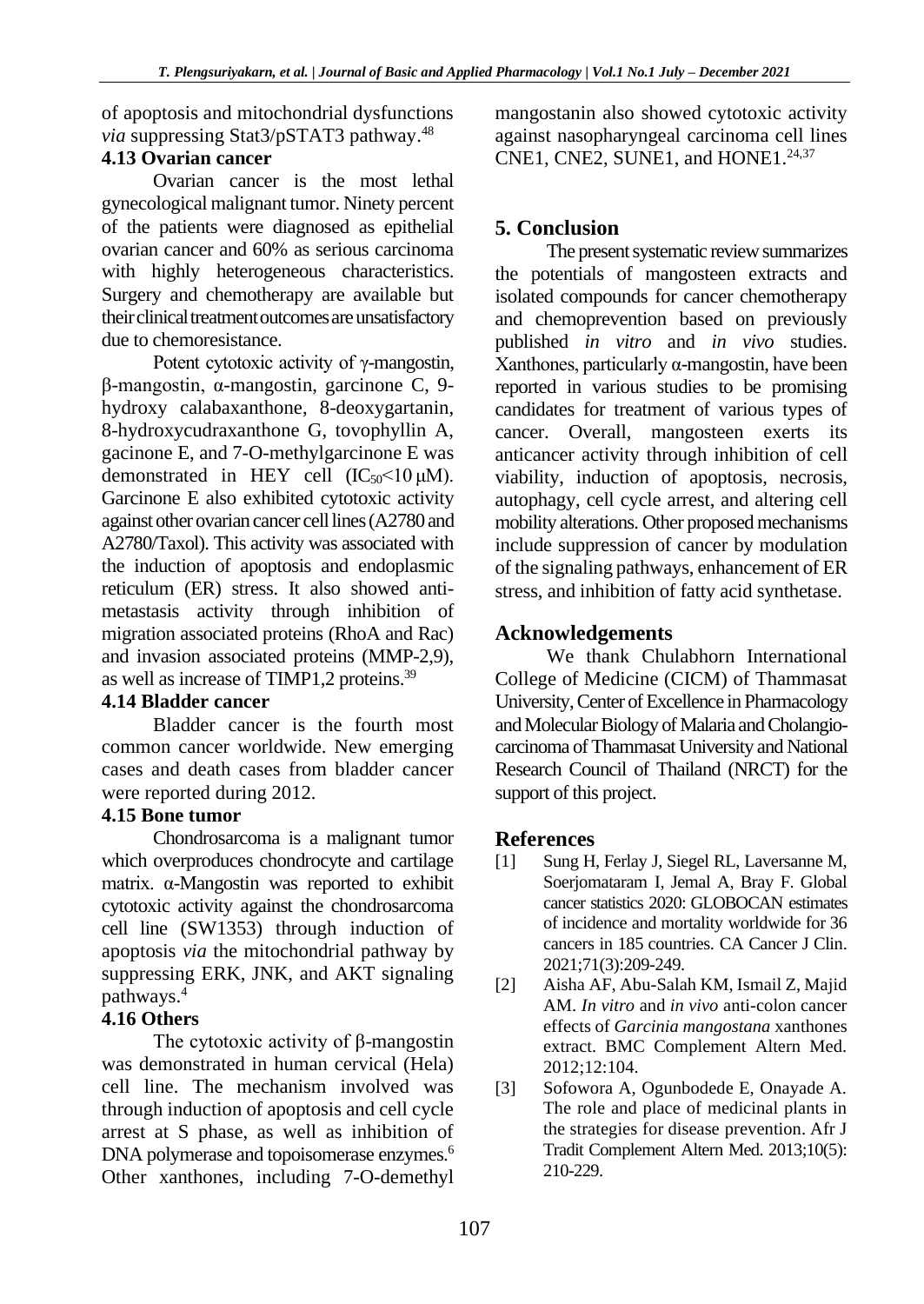- [4] Krajarng A, Nakamura Y, Suksamrarn S, Watanapokasin R. alpha-Mangostin induces apoptosis in human chondrosarcoma cells through downregulation of ERK/JNK and Akt signaling pathway. J Agric Food Chem. 2011;59(10):5746-5754.
- [5] Ee GC, Daud S, Izzaddin SA, Rahmani M. Garcinia mangostana: a source of potential anti-cancer lead compounds against CEM-SS cell line. J Asian Nat Prod Res. 2008; 10(5-6):475-479.
- [6] Onodera T, Takenaka Y, Kozaki S, Tanahashi T, Mizushina Y. Screening of mammalian DNA polymerase and topoisomerase inhibitors from Garcinia mangostana L. and analysis of human cancer cell proliferation and apoptosis. Int J Oncol. 2016;48(3):1145-1154.
- [7] Han AR, Kim JA, Lantvit DD, Kardono LB, Riswan S, Chai H, et al. Cytotoxic xanthone constituents of the stem bark of *Garcinia mangostana* (mangosteen). J Nat Prod. 2009;72(11):2028-2031.
- [8] Moongkarndi P, Kosem N, Kaslungka S, Luanratana O, Pongpan N, Neungton N. Antiproliferation, antioxidation and induction of apoptosis by *Garcinia mangostana* (mangosteen) on SKBR3 human breast cancer cell line. J Ethnopharmacol. 2004;90 (1):161-166.
- [9] Moongkarndi P, Jaisupa N, Samer J, Kosem N, Konlata J, Rodpai E, et al. Comparison of the biological activity of two different isolates from mangosteen. J Pharm Pharmacol. 2014;66(8):1171-1179.
- [10] Matsumoto K, Akao Y, Kobayashi E, Ohguchi K, Ito T, Tanaka T, et al. Induction of apoptosis by xanthones from mangosteen in human leukemia cell lines. J Nat Prod. 2003;66(8):1124-1127.
- [11] Suksamrarn S, Komutiban O, Ratananukul P, Chimnoi N, Lartpornmatulee N, Suksamrarn A. Cytotoxic prenylated xanthones from the young fruit of *Garcinia mangostana*. Chem Pharm Bull (Tokyo). 2006;54(3): 301-305.
- [12] Balunas MJ, Su B, Brueggemeier RW, Kinghorn AD. Xanthones from the botanical dietary supplement mangosteen (*Garcinia mangostana*) with aromatase inhibitory activity. J Nat Prod. 2008; 71(7):1161-1166.
- [13] Chang HF, Huang WT, Chen HJ, Yang LL. Apoptotic effects of gamma-mangostin from

the fruit hull of *Garcinia mangostana* on human malignant glioma cells. Molecules. 2010;15(12):8953-8966.

- [14] Watanapokasin R, Jarinthanan F, Jerusalmi A, Suksamrarn S, Nakamura Y, Sukseree S, et al. Potential of xanthones from tropical fruit mangosteen as anticancer agents: caspasedependent apoptosis induction *in vitro* and in mice. Appl Biochem Biotechnol. 2010;162 (4):1080-1094.
- [15] Wang JJ, Sanderson BJ, Zhang W. Cytotoxic effect of xanthones from pericarp of the tropical fruit mangosteen (*Garcinia mangostana* Linn.) on human melanoma cells. Food Chem Toxicol. 2011;49(9):2385-2391.
- [16] Chang HF, Wu CH, Yang LL. Antitumour and free radical scavenging effects of gamma-mangostin isolated from *Garcinia mangostana* pericarps against hepatocellular carcinoma cell. J Pharm Pharmacol. 2013; 65(9):1419-1428.
- [17] Liu Z, Antalek M, Nguyen L, Li X, Tian X, Le A, et al. The effect of gartanin, a naturally occurring xanthone in mangosteen juice, on the mTOR pathway, autophagy, apoptosis, and the growth of human urinary bladder cancer cell lines. Nutr Cancer. 2013;65(Suppl 1):68-77.
- [18] Setiawan AS, Oewen RR, Supriatno, Soewondo W, Sidik, Supratman U. 8 hydroxycudraxanthone G suppresses IL-8 production in SP-C1 tongue cancer cells. Nat Prod Commun. 2014;9(1):75-78.
- [19] Xu Q, Ma J, Lei J, Duan W, Sheng L, Chen X, et al. Alpha-Mangostin suppresses the viability and epithelial-mesenchymal transition of pancreatic cancer cells by downregulating the PI3K/Akt pathway. Biomed Res Int. 2014;2014:546353.
- [20] Kim MO, Lee HS, Chin YW, Moon DO, Ahn JS. Gartanin induces autophagy through JNK activation which extenuates caspase-dependent apoptosis. Oncol Rep. 2015;34(1):139-146.
- [21] Seo KH, Ryu HW, Park MJ, Park KH, Kim JH, Lee MJ, et al. Mangosenone F, a furanoxanthone from *Garciana mangostana*, induces reactive oxygen species-mediated apoptosis in lung cancer cells and decreases xenograft tumor growth. Phytother Res. 2015;29(11):1753-1760.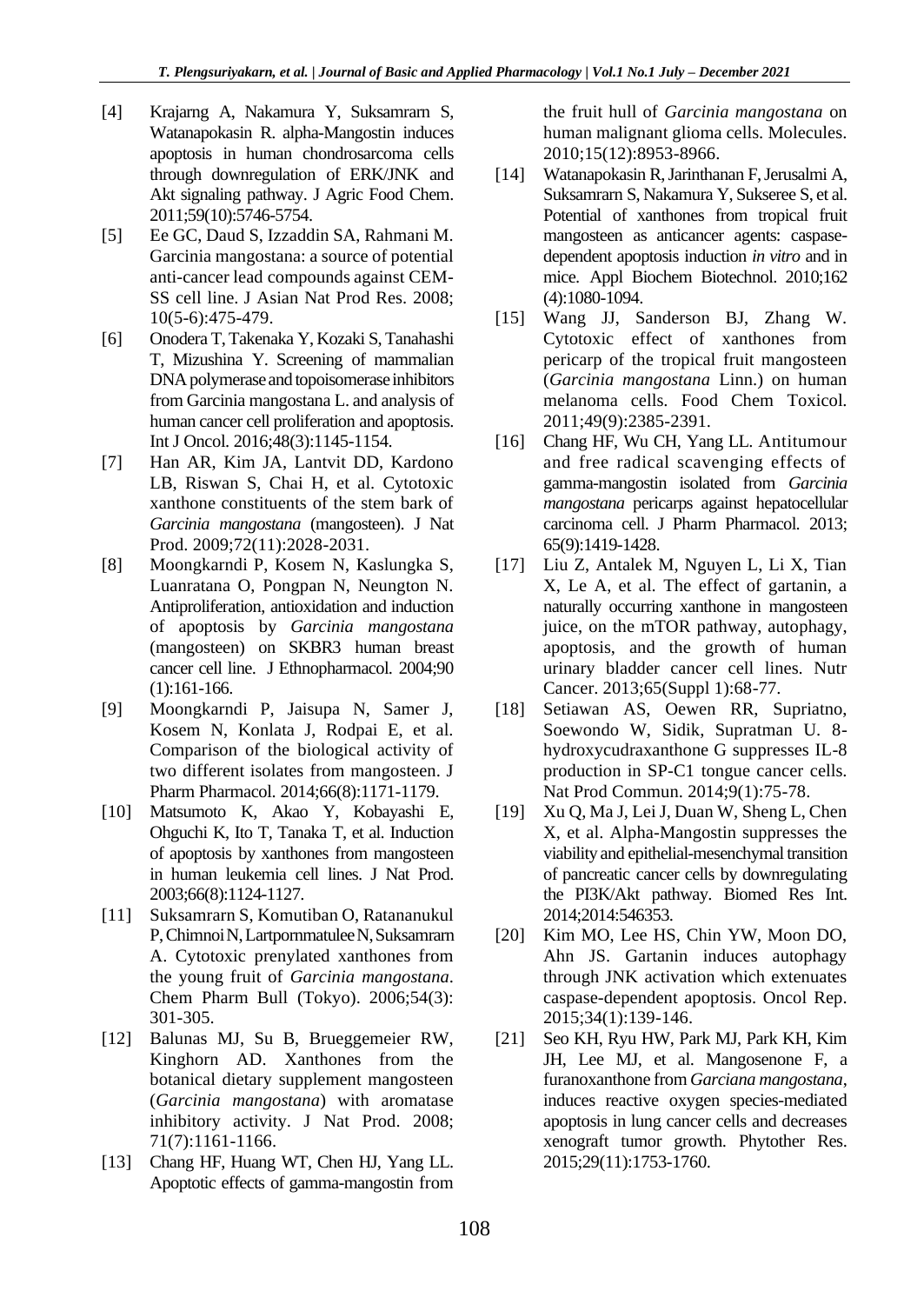- [22] Kim M, Chin YW, Lee EJ. Alpha, gammamangostins induce autophagy and show synergistic effect with gemcitabine in pancreatic cancer cell lines. Biomol Ther. 2017;25(6):609-617.
- [23] Luo M, Liu Q, He M, Yu Z, Pi R, Li M, et al. Gartanin induces cell cycle arrest and autophagy and suppresses migration involving PI3K/Akt/mTOR and MAPK signalling pathway in human glioma cells. J Cell Mol Med. 2017;21(1):46-57.
- [24] Yang R, Li P, Li N, Zhang Q, Bai X, Wang L, et al. Xanthones from the pericarp of *Garcinia mangostana*. Molecules. 2017; 22(5):683.
- [25] Aukkanimart R, Boonmars T, Sriraj P, Sripan P, Songsri J, Ratanasuwan P, et al. *In vitro* and *in vivo* inhibitory effects of alpha-mangostin on cholangiocarcinoma cells and allografts. APJCP. 2017;18(3): 707-713.
- [26] Chen JJ, Long ZJ, Xu DF, Xiao RZ, Liu LL, Xu ZF, et al. Inhibition of autophagy augments the anticancer activity of alphamangostin in chronic myeloid leukemia cells. Leuk Lymphoma. 2014;55(3):628- 638.
- [27] Chitchumroonchokchai C, Thomas-Ahner JM, Li J, Riedl KM, Nontakham J, Suksumrarn S, et al. Anti-tumorigenicity of dietary alpha-mangostin in an HT-29 colon cell xenograft model and the tissue distribution of xanthones and their phase II metabolites. Mol Nutr Food Res. 2013;57 (2):203-211.
- [28] Fazry S, Noordin MAM, Sanusi S, Noor MM, Aizat WM, Lazim AM, et al. Cytotoxicity and toxicity evaluation of xanthone crude extraction hypoxic human hepatocellular carcinoma and zebrafish (*Danio rerio*) embryos. Toxics. 2018;6(4):60.
- [29] Wang JJ, Shi QH, Zhang W, Sanderson BJ. Anti-skin cancer properties of phenolicrich extract from the pericarp of mangosteen (*Garcinia mangostana* Linn.). Food Chem Toxicol. 2012;50(9):3004-3013.
- [30] Taokaew S, Nunkaew N, Siripong P, Phisalaphong M. Characteristics and anticancer properties of bacterial cellulose films containing ethanolic extract of mangosteen peel. J Biomater Sci Polym Ed. 2014;25(9):907-922.
- [31] Priya VV, Jainu M, Mohan SK. Biochemical Evidence for the antitumor potential of *Garcinia mangostana* Linn. on diethylnitrosamine-induced hepatic carcinoma. Pharmacogn Mag. 2018;14(54):186-190.
- [32] Moongkarndi P, Kosem N, Luanratana O, Jongsomboonkusol S, Pongpan N. Antiproliferative activity of Thai medicinal plant extracts on human breast adenocarcinoma cell line. Fitoterapia. 2004;75(3-4):375-377.
- [33] Nabandith V, Suzui M, Morioka T, Kaneshiro T, Kinjo T, Matsumoto K, et al. Inhibitory effects of crude alpha-mangostin, a xanthone derivative, on two different categories of colon preneoplastic lesions induced by 1, 2-dimethylhydrazine in the rat. Asian Pac J Cancer Prev. 2004;5(4): 433-438.
- [34] Li G, Petiwala SM, Nonn L, Johnson JJ. Inhibition of CHOP accentuates the apoptotic effect of α-mangostin from the mangosteen fruit (*Garcinia mangostana*) in 22Rv1 prostate cancer cells. Biochem Biophys Res Commun. 2014;453(1):75-80.
- [35] Li G, Petiwala SM, Pierce DR, Nonn L, Johnson JJ. Selective modulation of endoplasmic reticulum stress markers in prostate cancer cells by a standardized mangosteen fruit extract. PLoS One. 2013; 8(12):e81572.
- [36] Yu L, Zhao M, Yang B, Bai W. Immunomodulatory and anticancer activities of phenolics from *Garcinia mangostana* fruit pericarp. Food Chem. 2009;116(4): 969-973
- [37] Xu Z, Huang L, Chen XH, Zhu XF, Qian XJ, Feng GK, et al. Cytotoxic prenylated xanthones from the pericarps of *Garcinia mangostana*. Molecules. 2014;19(2):1820- 1827.
- [38] Mohamed GA, Al-Abd AM, El-Halawany AM, Abdallah HM, Ibrahim SRM. New xanthones and cytotoxic constituents from *Garcinia mangostana* fruit hulls against human hepatocellular, breast, and colorectal cancer cell lines. J Ethnopharmacol. 2017; 198:302-312.
- [39] Xu XH, Liu QY, Li T, Liu JL, Chen X, Huang L, et al. Garcinone E induces apoptosis and inhibits migration and invasion in ovarian cancer cells. Sci Rep. 2017;7(1):10718.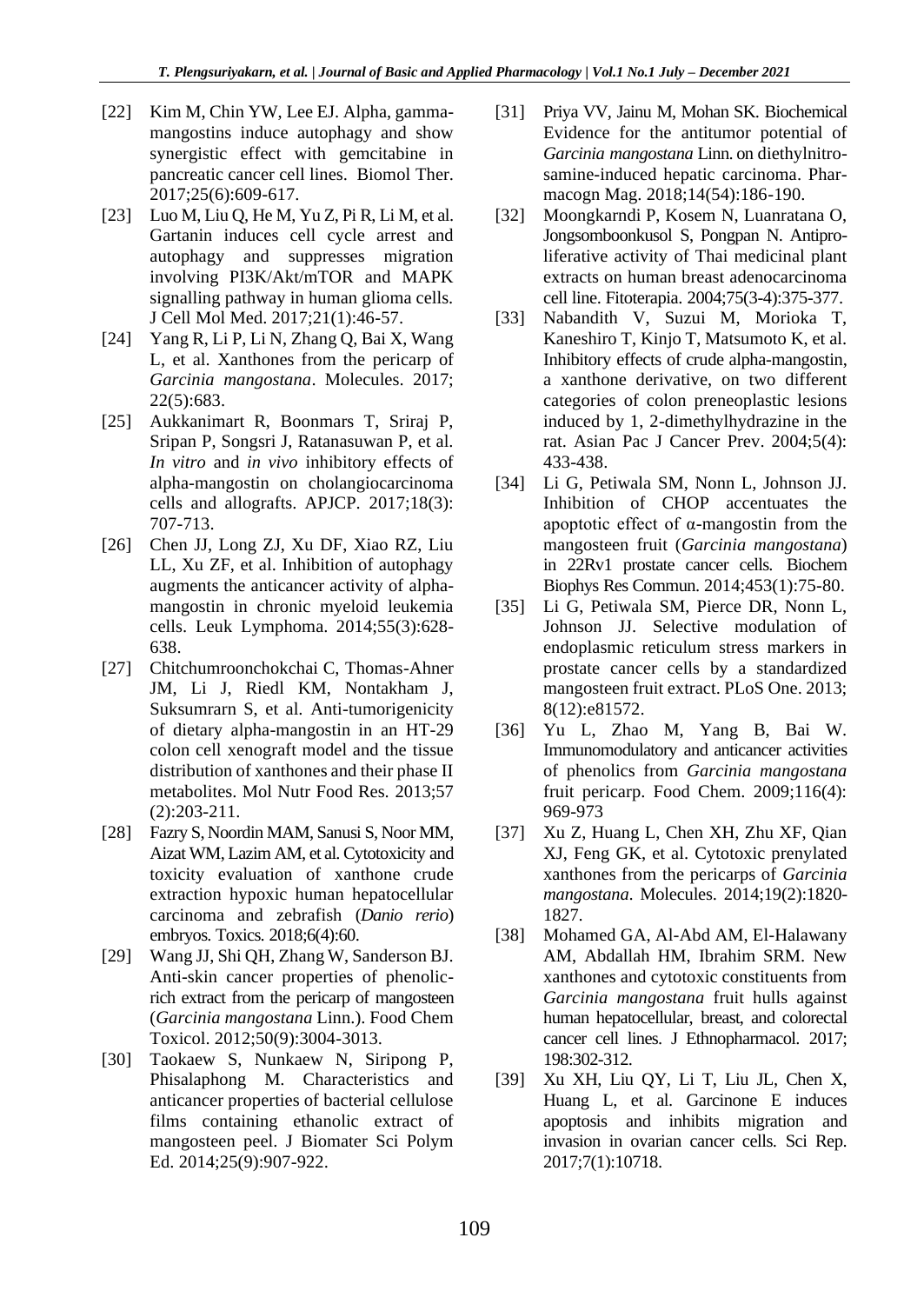- [40] Lee YJ, Jung O, Lee J, Son J, Cho JY, Ryou C, et al. Maclurin exerts anti-cancer effects on PC3 human prostate cancer cells via activation of p38 and inhibitions of JNK, FAK, AKT, and c-Myc signaling pathways. Nutr Res. 2018;58:62-71.
- [41] Fukuda M, Sakashita H, Hayashi H, Shiono J, Miyake G, Komine Y, et al. Synergism between α-mangostin and TRAIL induces apoptosis in squamous cell carcinoma of the oral cavity through the mitochondrial pathway. Oncol Rep. 2017;38(6):3439-3446.
- [42] Yuan J, Wu Y, Lu G. α-Mangostin suppresses lipopolysaccharide-induced invasion by inhibiting matrix metalloproteinase-2/9 and increasing E-cadherin expression through extracellular signal-regulated kinase signaling in pancreatic cancer cells. Oncol Lett. 2013;5(6):1958-1964.
- [43] Zhang C, Yu G, Shen Y. The naturally occurring xanthone α-mangostin induces ROS-mediated cytotoxicity in non-small scale lung cancer cells. Saudi J Biol Sci. 2018;25(6):1090-1095.
- [44] Wudtiwai B, Pitchakarn P, Banjerdpongchai R. Alpha-mangostin, an active compound in *Garcinia mangostana*, abrogates anoikisresistance in human hepatocellular carcinoma cells. Toxicol In Vitro. 2018;53:222-232.
- [45] Nakagawa Y, Iinuma M, Naoe T, Nozawa Y, Akao Y. Characterized mechanism of alpha-mangostin-induced cell death: caspaseindependent apoptosis with release of endonuclease-G from mitochondria and increased miR-143 expression in human colorectal cancer DLD-1 cells. Bioorg Med Chem. 2007;15(16):5620-5628.
- [46] Kritsanawong S, Innajak S, Imoto M, Watanapokasin R. Antiproliferative and apoptosis induction of α-mangostin in T47D breast cancer cells. Int J Oncol. 2016;48(5):2155-2165.
- [47] Kurose H, Shibata MA, Iinuma M, Otsuki Y. Alterations in cell cycle and induction of apoptotic cell death in breast cancer cells treated with α-mangostin extracted from mangosteen pericarp. J Biomed Biotechnol. 2012;2012:672428.
- [48] Shan T, Cui XJ, Li W, Lin WR, Lu HW, Li YM, et al. α-Mangostin suppresses human gastric adenocarcinoma cells in vitro via blockade of Stat3 signaling

pathway. Acta Pharmacol Sin. 2014;35(8): 1065-1073.

- [49] Wang JJ, Sanderson BJ, Zhang W. Significant anti-invasive activities of αmangostin from the mangosteen pericarp on two human skin cancer cell lines. Anticancer Res. 2012;32(9):3805-3816.
- [50] Lee HN, Jang HY, Kim HJ, Shin SA, Choo GS, Park YS, et al. Antitumor and apoptosisinducing effects of α-mangostin extracted from the pericarp of the mangosteen fruit (*Garcinia mangostana* L.)in YD-15 tongue mucoepidermoid carcinoma cells. Int J Mol Med. 2016;37(4):939-948.
- [51] Li P, Tian W, Ma X. Alpha-mangostin inhibits intracellular fatty acid synthase and induces apoptosis in breast cancer cells. Mol Cancer. 2014;13:138.
- [52] Scolamiero G, Pazzini C, Bonafè F, Guarnieri C, Muscari C. Effects of αmangostin on viability, growth and cohesion of multicellular spheroids derived from human breast cancer cell lines. Int J Med Sci. 2018;15(1):23-30.
- [53] Matsumoto K, Akao Y, Yi H, Ohguchi K, Ito T, Tanaka T, et al. Preferential target is mitochondria in α-mangostin-induced apoptosis in human leukemia HL60 cells. Bioorg Med Chem. 2004;12(22):5799- 5806.
- [54] Hung SH, Shen KH, Wu CH, Liu CL, Shih YW. Alpha-mangostin suppresses PC-3 human prostate carcinoma cell metastasis by inhibiting matrix metalloproteinase-2/9 and urokinase-plasminogen expression through the JNK signaling pathway. J Agric Food Chem. 2009;57(4):1291-1298.
- [55] Wang F, Ma H, Liu Z, Huang W, Xu X, Zhang X. α-Mangostin inhibits DMBA/TPAinduced skin cancer through inhibiting inflammation and promoting autophagy and apoptosis by regulating PI3K/Akt/mTOR signaling pathway in mice. Biomed Pharmacother. 2017;92:672-680.
- [56] Cai N, Xie SJ, Qiu DB, Jia CC, Du C, Liu W, et al. Potential effects of α-mangostin in the prevention and treatment of hepatocellular carcinoma. J Func Foods. 2016; 26:309-318.
- [57] Hafeez BB, Mustafa A, Fischer JW, Singh A, Zhong W, Shekhani MO, et al. α-Mangostin: a dietary antioxidant derived from the pericarp of *Garcinia mangostana*